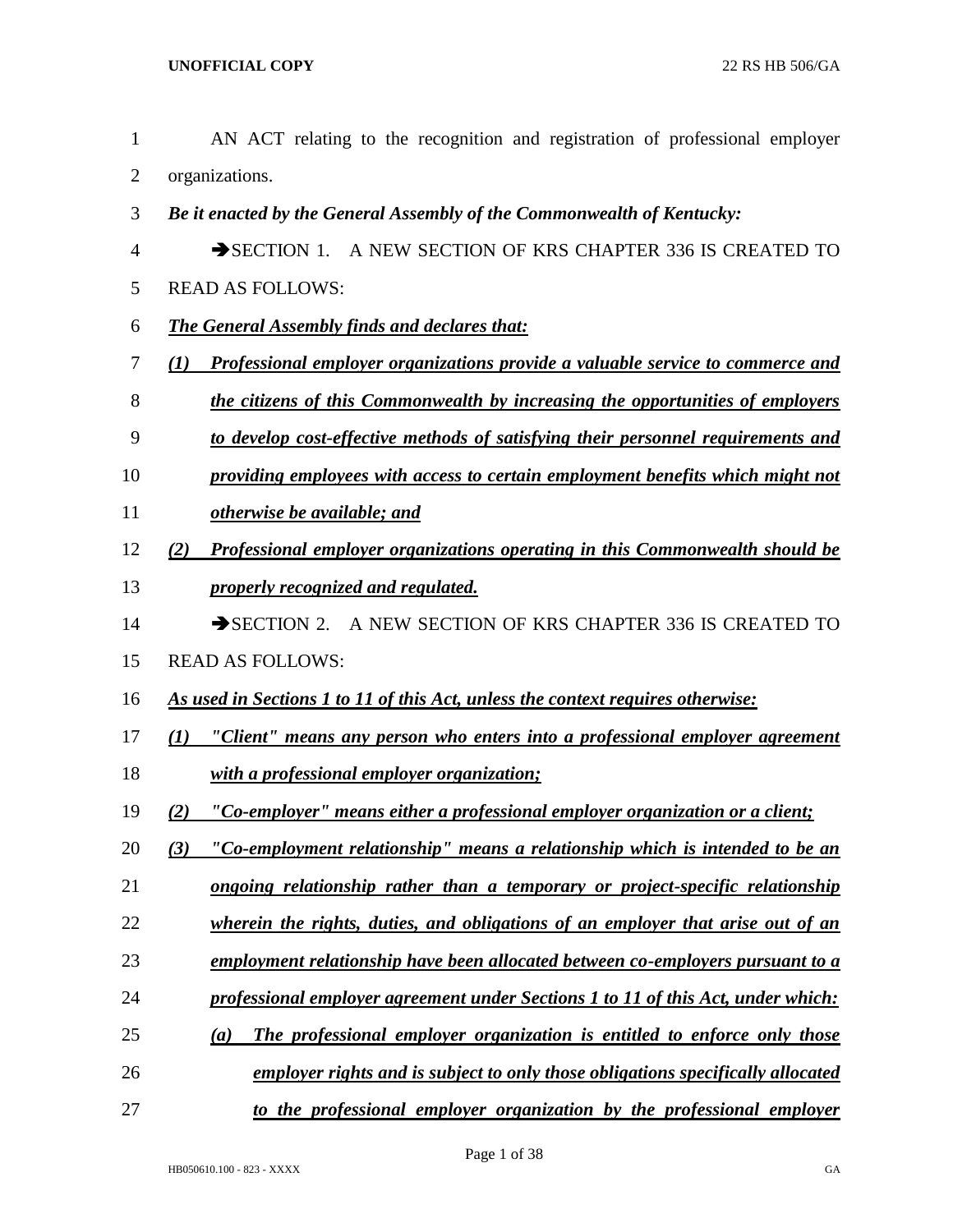| 1              |     | <u>agreement or Sections 1 to 11 of this Act;</u>                                        |
|----------------|-----|------------------------------------------------------------------------------------------|
| $\overline{2}$ |     | The client is entitled to enforce those rights, and obligated to provide and<br>(b)      |
| 3              |     | perform those employer obligations, allocated to the client by the                       |
| $\overline{4}$ |     | professional employer agreement and Sections 1 to 11 of this Act; and                    |
| 5              |     | The client is entitled to enforce any right and obligated to perform any<br>(c)          |
| 6              |     | obligation of an employer not specifically obligated to the professional                 |
| 7              |     | employer organization by the professional employer agreement or Sections                 |
| 8              |     | 1 to 11 of this Act;                                                                     |
| 9              | (4) | "Covered employee" means an individual having a co-employment relationship               |
| 10             |     | with a professional employer organization and a client who meets the following           |
| 11             |     | criteria:                                                                                |
| 12             |     | The individual has received written notice of co-employment with the<br>$\left(a\right)$ |
| 13             |     | professional employer organization; and                                                  |
| 14             |     | (b)<br>The individual's co-employment relationship is pursuant to a professional         |
| 15             |     | <u>employer agreement under Sections 1 to 11 of this Act.</u>                            |
| 16             |     | Individuals who are officers, directors, shareholders, partners, and managers of         |
| 17             |     | the client will be covered employees, except to the extent the professional              |
| 18             |     | <u>employer organization and the client have expressly agreed in the professional</u>    |
| 19             |     | employer agreement that those individuals would not be covered employees,                |
| 20             |     | provided the individuals meet the criteria of this subsection and act as operational     |
| 21             |     | managers or perform day-to-day operational services for the client. A covered            |
| 22             |     | employee shall not be considered a party to the professional employer agreement;         |
| 23             | (5) | "Insurer" includes every person engaged as principal and as indemnitor, surety,          |
| 24             |     | or contractor in the business of entering into contracts of insurance as defined in      |
| 25             |     | <u>KRS 304.1-040;</u>                                                                    |
| 26             | (6) | "Person" means any individual, partnership, corporation, limited liability               |
| 27             |     | company, association, or any other form of legally recognized entity;                    |

Page 2 of 38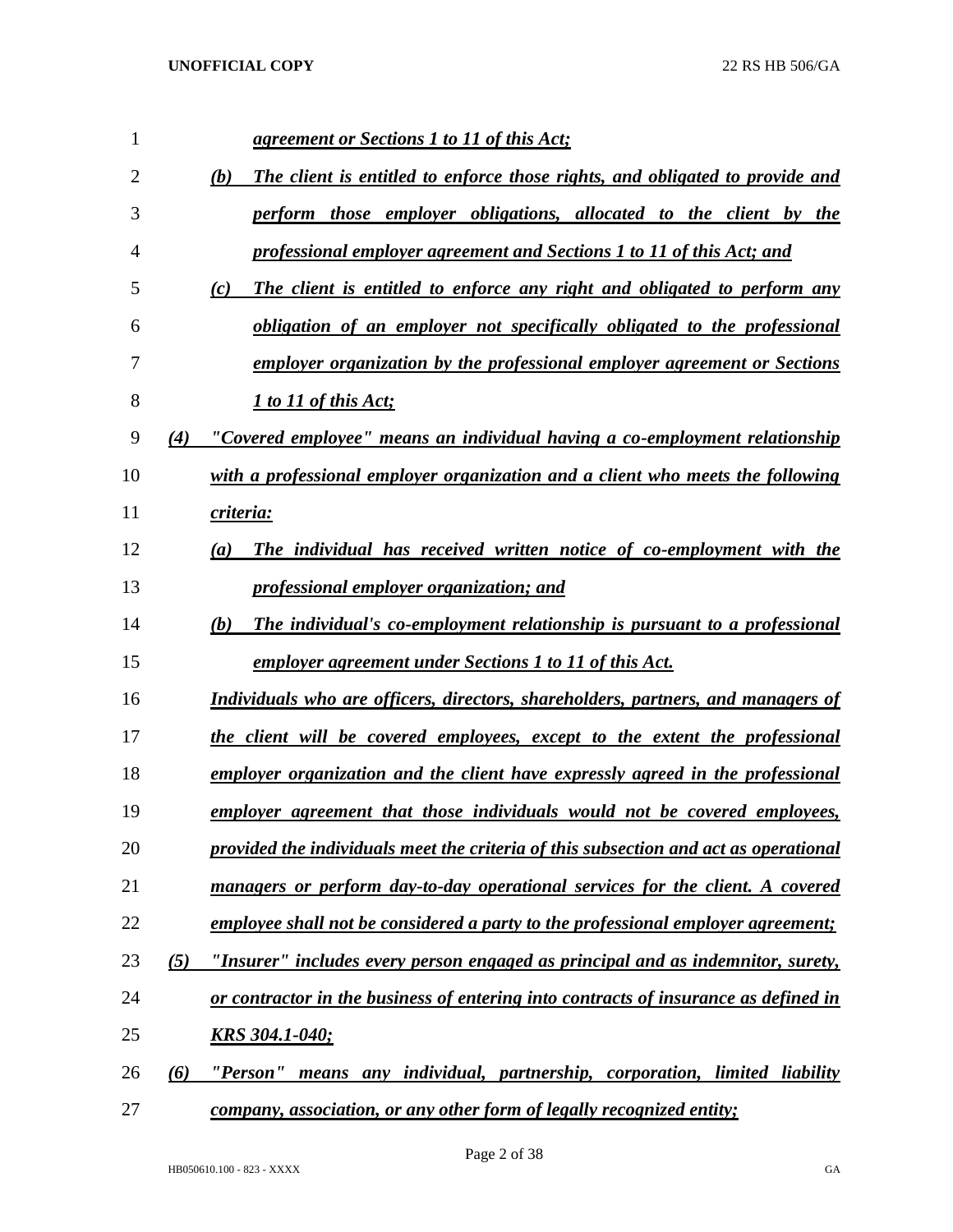| 1              |     | "Professional employer agreement" means a written contract by and between a          |
|----------------|-----|--------------------------------------------------------------------------------------|
| $\overline{2}$ |     | <i>client and a professional employer organization that provides for the:</i>        |
| 3              |     | Co-employment of covered employees;<br>(a)                                           |
| 4              |     | (b)<br>Allocation of employer rights and obligations between the client and the      |
| 5              |     | professional employer organization with respect to the covered employees;            |
| 6              |     | and                                                                                  |
| 7              |     | Assumption of responsibilities required under Sections 1 to 11 of this Act by<br>(c) |
| 8              |     | the client and the professional employer organization;                               |
| 9              | (8) | <u>"Professional employer organization" means any person engaged in the</u><br>(a)   |
| 10             |     | business of providing professional employer services or conducting business as a     |
| 11             |     | staff leasing company, registered staff leasing company, employee leasing            |
| 12             |     | company, administrative employer, or other similar name.                             |
| 13             |     | The following shall not be considered to be a "professional employer"<br>(b)         |
| 14             |     | organization":                                                                       |
| 15             |     | <b>Persons providing temporary help services;</b>                                    |
| 16             |     | 2.<br>Independent contractor arrangements by which a person assumes                  |
| 17             |     | <u>responsibility for the product produced or service performed by the</u>           |
| 18             |     | person or the person's agents and retains and exercises primary                      |
| 19             |     | direction and control over the work performed by the individuals                     |
| 20             |     | whose services are supplied under the arrangements; and                              |
| 21             |     | Arrangements wherein a person, whose principal business activity is<br><u>3.</u>     |
| 22             |     | not entering into professional employer arrangements and which does                  |
| 23             |     | not hold itself out as a professional employer organization, shares                  |
| 24             |     | employees with a commonly owned company within the meaning of                        |
| 25             |     | Section 414(b) and (c) of the Internal Revenue Code of 1986, as                      |
| 26             |     | <u>amended;</u>                                                                      |
| 27             | (9) | "Professional employer organization group" means two (2) or more professional        |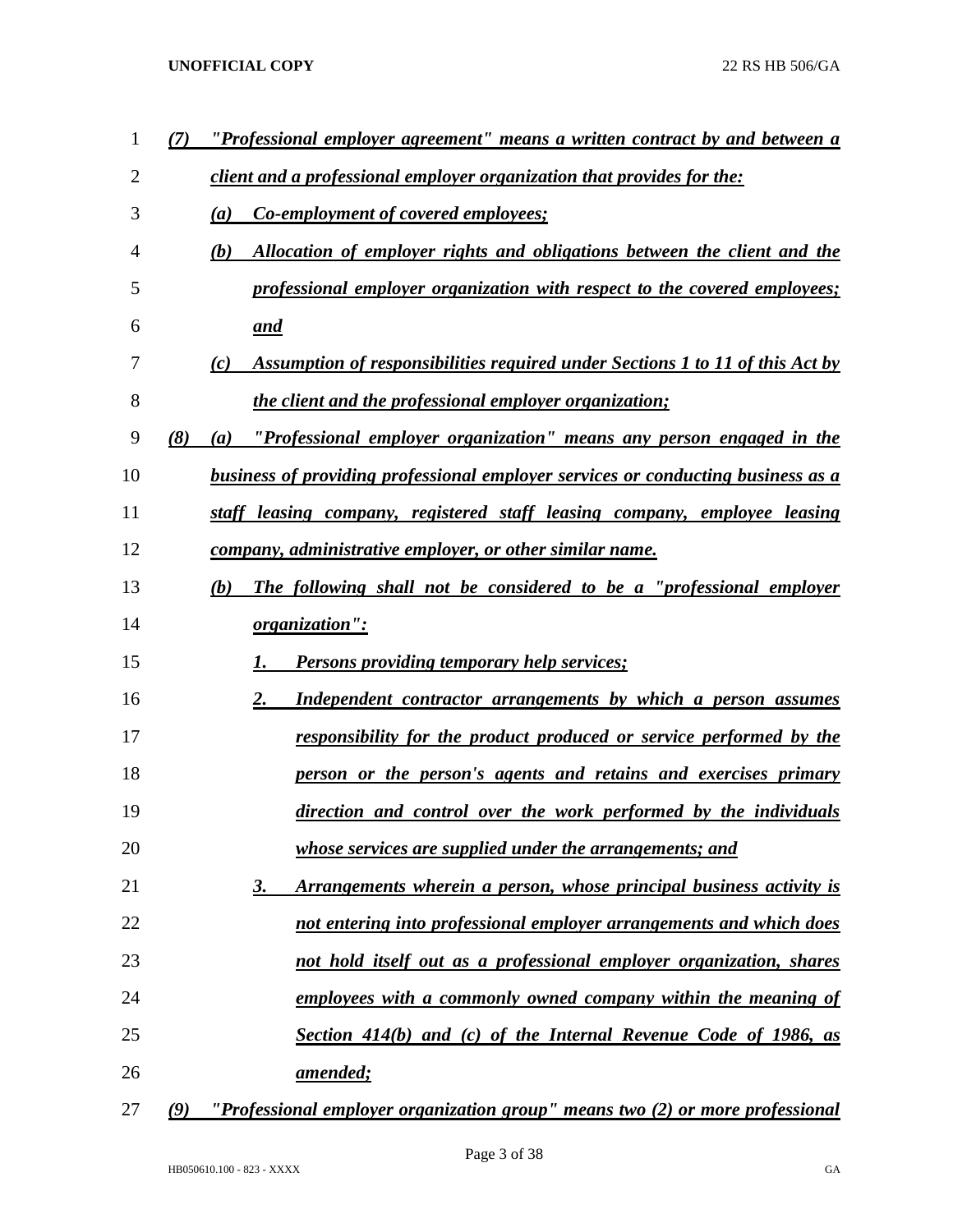| $\mathbf{1}$ | employer organizations that are majority owned or commonly controlled by the                       |
|--------------|----------------------------------------------------------------------------------------------------|
| 2            | same entity, parent, or controlling person or persons;                                             |
| 3            | "Professional employer services" means the service of entering into a co-<br>(10)                  |
| 4            | employment relationship under Sections 1 to 11 of this Act in which all or a                       |
| 5            | majority of the employees providing services to a client or to a division or work                  |
| 6            | <i>unit of a client are covered employees;</i>                                                     |
| 7            | "Registrant" means a professional employer organization registered under<br>(11)                   |
| 8            | <b>Sections 1 to 11 of this Act; and</b>                                                           |
| 9            | "Temporary help service" means services consisting of a person:<br>(12)                            |
| 10           | (a)<br><b>Recruiting and hiring its own employees;</b>                                             |
| 11           | (b)<br><b>Finding other organizations that need the services of those employees;</b>               |
| 12           | Assigning those employees to perform work at or services for the other<br>(c)                      |
| 13           | <i>organizations to support or supplement the other organizations' workforce,</i>                  |
| 14           | or to provide assistance in special work situations, including but not limited                     |
| 15           | to employee absences, skill shortages, seasonal workloads, or performing                           |
| 16           | special assignments or projects; and                                                               |
| 17           | (d)<br>Customarily attempting to reassign the employees to other organizations                     |
| 18           | when they finish each assignment.                                                                  |
| 19           | SECTION 3. A NEW SECTION OF KRS CHAPTER 336 IS CREATED TO                                          |
| 20           | <b>READ AS FOLLOWS:</b>                                                                            |
| 21           | Nothing in any professional employer agreement, or in Sections 1 to 11 of this<br>$\mathcal{L}(I)$ |
| 22           | <u>Act, shall:</u>                                                                                 |
| 23           | Affect, modify, or amend any collective bargaining agreement, or the rights<br>(a)                 |
| 24           | or obligations of any covered employee, client, or professional employer                           |
| 25           | organization, covered by the federal Railway Labor Act or the National                             |
| 26           | <b>Labor Relations Act;</b>                                                                        |
| 27           | Affect, modify, or amend any contractual relationship or restrictive<br>(b)                        |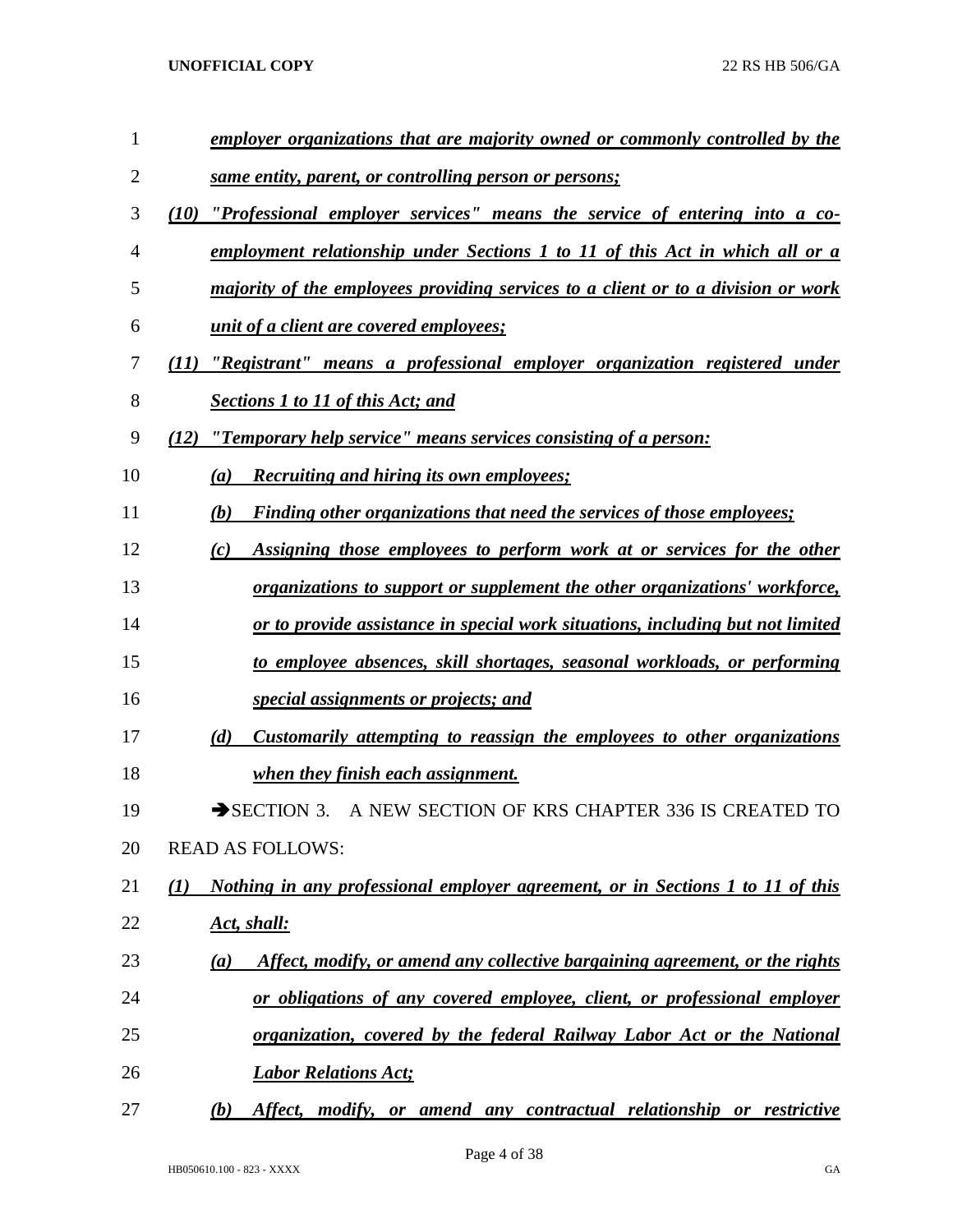| 1              |     | covenant between a covered employee and any client in effect at the time a            |
|----------------|-----|---------------------------------------------------------------------------------------|
| $\overline{2}$ |     | professional employer agreement becomes effective or any contractual                  |
| 3              |     | relationship or restrictive covenant that is entered into subsequently                |
| 4              |     | between a client and a covered employee. A professional employer                      |
| 5              |     | <u>organization shall have no responsibility in connection with, or arising out</u>   |
| 6              |     | of, any existing or new contractual relationship or restrictive covenant              |
| 7              |     | between the covered employee and client unless the professional employer              |
| 8              |     | <i>organization has specifically agreed otherwise in writing;</i>                     |
| 9              | (c) | Diminish, abolish, or remove rights of covered employees to a client or               |
| 10             |     | obligations of the client to a covered employee existing prior to the effective       |
| 11             |     | date of the professional employer agreement;                                          |
| 12             | (d) | Create any new or additional enforceable right of a covered employee                  |
| 13             |     | against a professional employer organization that is not specifically                 |
| 14             |     | provided by the professional employer agreement or Sections 1 to 11 of this           |
| 15             |     | <u>Act;</u>                                                                           |
| 16             | (e) | Affect, modify, or amend any state, local, or federal licensing, registration,        |
| 17             |     | or certification requirement applicable to any client or covered employee. A          |
| 18             |     | covered employee who must be licensed, registered, or certified according to          |
| 19             |     | statute or regulation is deemed solely an employee of the client for purposes         |
| 20             |     | any such license, registration, or certification requirement. A<br>оf                 |
| 21             |     | professional employer organization shall not be deemed to engage in any               |
| 22             |     | <u>occupation, trade, profession, or other activity that is subject to licensing,</u> |
| 23             |     | registration, or certification requirements, or is otherwise regulated by a           |
| 24             |     | governmental entity, solely by entering into and maintaining a co-                    |
| 25             |     | employment relationship with a covered employee who is subject to the                 |
| 26             |     | requirements or regulations. A client shall have the sole right of direction          |
| 27             |     | and control of the professional or licensed activities of a covered employee          |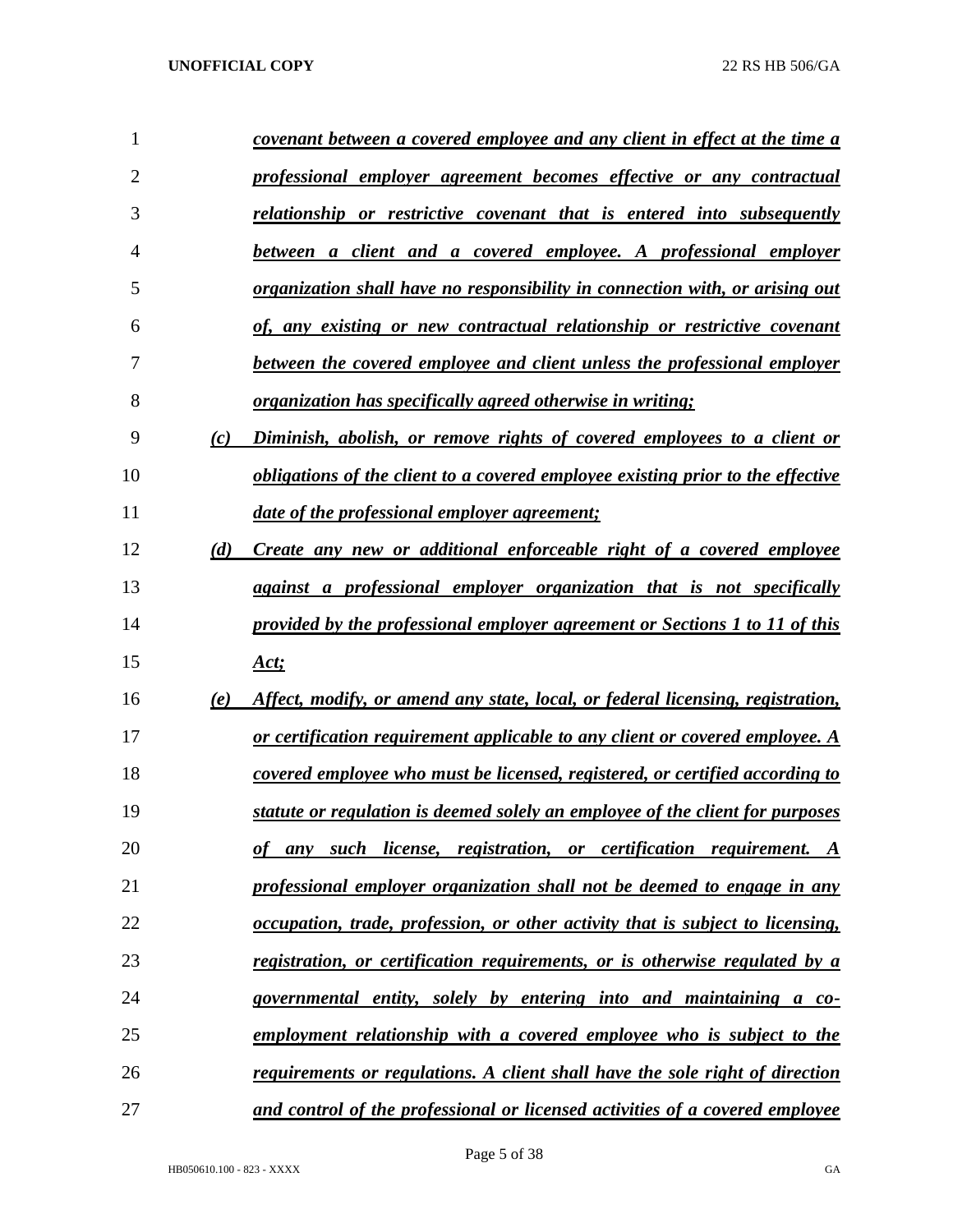| 1              |     | and of the client's business. Covered employees and clients shall remain                    |
|----------------|-----|---------------------------------------------------------------------------------------------|
| $\overline{2}$ |     | subject to regulation by the regulatory agency responsible for licensing,                   |
| 3              |     | registration, or certification of the covered employees or clients; or                      |
| $\overline{4}$ |     | (f)<br>Include language in a professional employer agreement or be construed in             |
| 5              |     | Sections 1 to 11 of this Act to abrogate any constitutional, statutory, or                  |
| 6              |     | common law cause of action of persons not a party to the professional                       |
| 7              |     | <u>employer agreement.</u>                                                                  |
| 8              | (2) | For purposes of determining tax credits or other economic incentives provided by            |
| 9              |     | the Commonwealth based on employment, covered employees shall be deemed                     |
| 10             |     | <u>employees solely of the client. A client shall be entitled to the benefit of any tax</u> |
| 11             |     | credit, economic incentive, or other benefit arising as the result of the                   |
| 12             |     | employment of a covered employee of the client. Notwithstanding that the                    |
| 13             |     | professional employer organization is the federal form W-2 wage and tax                     |
| 14             |     | statement reporting employer, the client shall continue to qualify for the tax              |
| 15             |     | credit, economic incentive, or benefit. If the grant or amount of any incentive is          |
| 16             |     | based on the number of employees, then each client shall be treated as employing            |
| 17             |     | only those covered employees that are co-employed by each client. Covered                   |
| 18             |     | employees working for other clients of the professional employer organization               |
| 19             |     | shall not be counted. Each professional employer organization shall provide,                |
| 20             |     | <u>upon request by a client or any state agency responsible for administration of any</u>   |
| 21             |     | tax credit, economic incentive, or benefit, information reasonably required to              |
| 22             |     | support any request, claim, application, or any other action by a client seeking            |
| 23             |     | the tax credit, economic incentive, or benefit, including wage information, and             |
| 24             |     | locations and duties of covered employees.                                                  |
| 25             | (3) | With respect to a bid, contract, purchase order, or agreement entered into with             |
| 26             |     | the Commonwealth or any political subdivision of the Commonwealth, a client                 |
| 27             |     | company's status or certification as a small, minority-owned, disadvantaged, or             |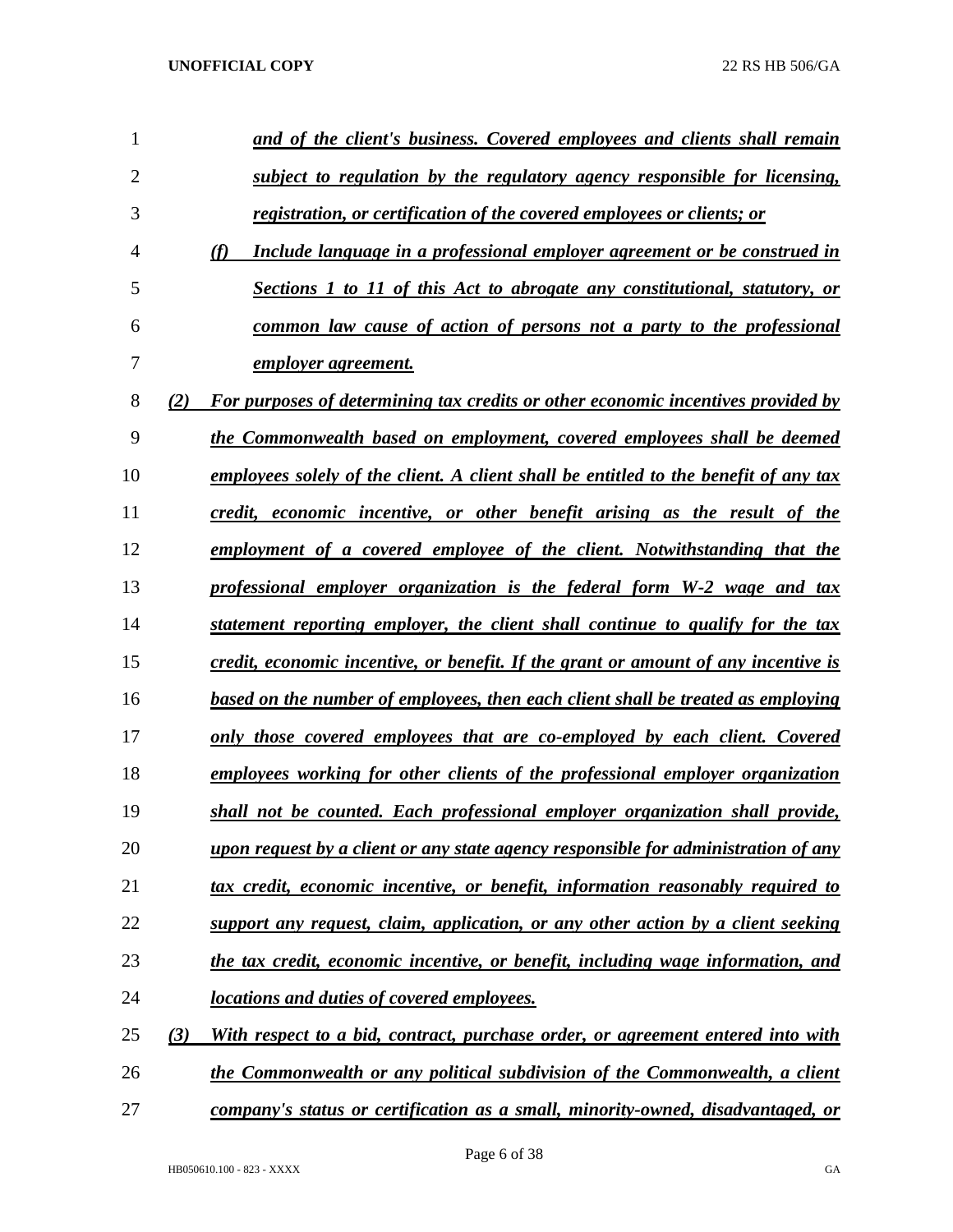| 1  | woman-owned business enterprise or as a historically underutilized business                    |
|----|------------------------------------------------------------------------------------------------|
| 2  | shall not be affected because the client company has entered into an agreement                 |
| 3  | with or uses the services of a professional employer organization.                             |
| 4  | A NEW SECTION OF KRS CHAPTER 336 IS CREATED TO<br>$\rightarrow$ SECTION 4.                     |
| 5  | <b>READ AS FOLLOWS:</b>                                                                        |
| 6  | A person engaged in providing professional employer services pursuant to a co-<br>(1)          |
| 7  | employment relationship in which all or a majority of the employees of a client                |
| 8  | are covered employees shall be registered under Sections 1 to 11 of this Act. A                |
| 9  | person who is not registered under Sections 1 to 11 of this Act shall not offer or             |
| 10 | provide professional employer services in this Commonwealth and shall not use                  |
| 11 | the names professional employer organization, PEO, staff leasing company,                      |
| 12 | employee leasing company, administrative employer, or any other name or title                  |
| 13 | representing professional employer services.                                                   |
| 14 | (2)<br><b>Each applicant for registration under Sections 1 to 11 of this Act shall provide</b> |
| 15 | the Department of Workers' Claims with the following:                                          |
| 16 | The name or names under which the professional employer organization<br>(a)                    |
| 17 | conducts business;                                                                             |
| 18 | The address of the principal place of business of the professional employer<br>(b)             |
| 19 | organization and the address of each office it maintains in this                               |
| 20 | Commonwealth;                                                                                  |
| 21 | The professional employer organization's taxpayer identification number or<br>(c)              |
| 22 | federal and state employer identification number;                                              |
| 23 | A list, by jurisdiction, of each name under which the professional employer<br>(d)             |
| 24 | organization has operated in the preceding five (5) years, including any                       |
| 25 | alternative names, names of predecessors, and, if known, successor                             |
| 26 | <b>business entities;</b>                                                                      |
| 27 | A statement of ownership, which shall include the name and evidence of the<br>(e)              |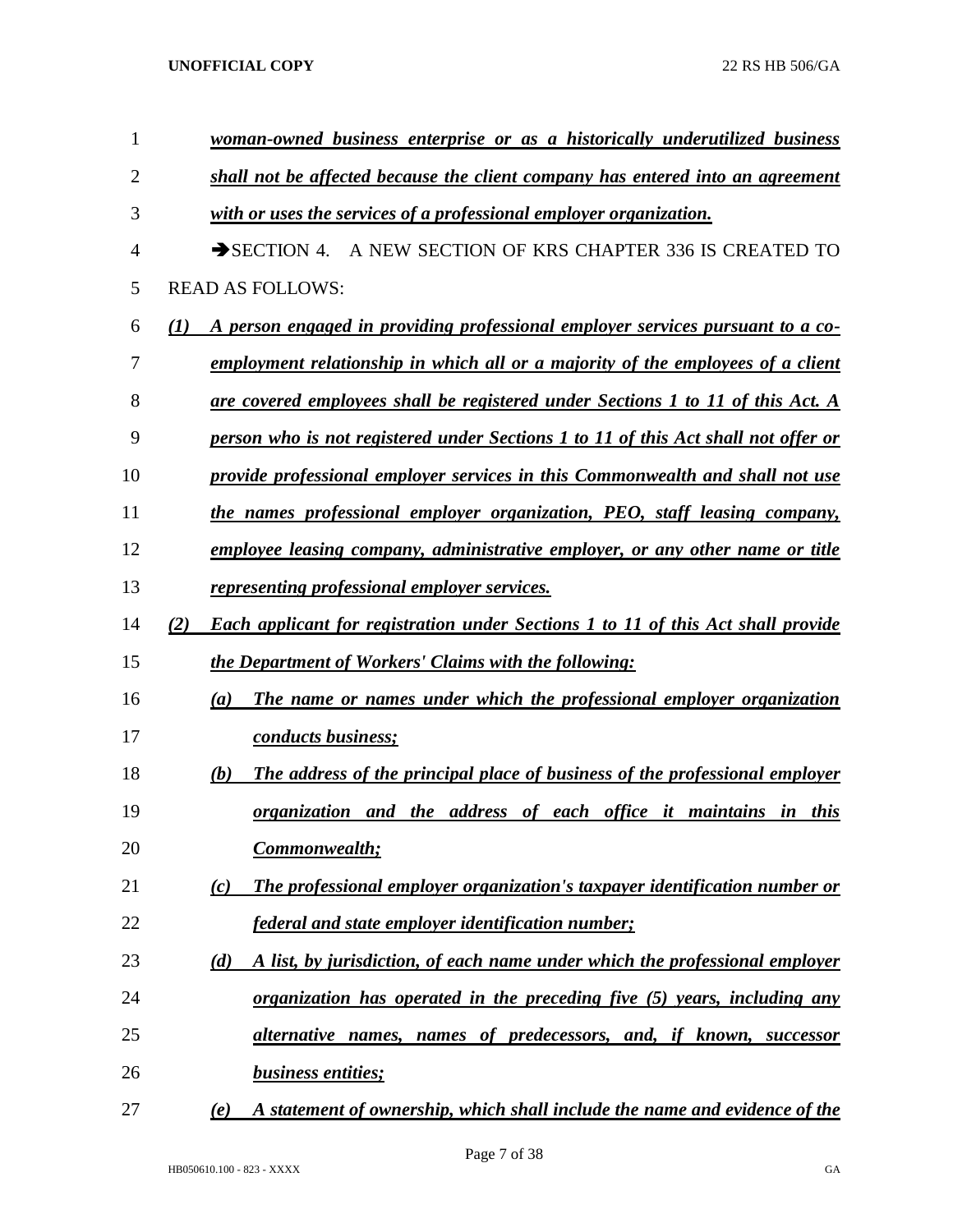| 1              |     | business experience of any person that, individually or acting in concert                  |
|----------------|-----|--------------------------------------------------------------------------------------------|
| $\overline{2}$ |     | with one $(1)$ or more other persons, owns or controls, directly or indirectly,            |
| 3              |     | twenty-five percent $(25%)$ or more of the equity interest in the professional             |
| 4              |     | employer organization; and                                                                 |
| 5              | (f) | A financial statement setting forth the financial condition of the<br>1.                   |
| 6              |     | professional employer organization or professional employer                                |
| 7              |     | <i>organization group.</i>                                                                 |
| 8              |     | 2.<br>At the time of the initial application for a new registration, the                   |
| 9              |     | applicant shall submit the most recent audit of the applicant, which                       |
| 10             |     | shall not be older than thirteen (13) months. Thereafter, a                                |
| 11             |     | professional employer organization or professional employer                                |
| 12             |     | organization group shall file a succeeding audit on an annual basis                        |
| 13             |     | within one hundred eighty (180) days after the end of the fiscal year.                     |
| 14             |     | 3.<br>An applicant may apply for an extension with the Department of                       |
| 15             |     | Workers' Claims, but any extension request shall be accompanied by a                       |
| 16             |     | <u>letter from the auditors stating the reasons for the delay and the</u>                  |
| 17             |     | <i>anticipated date for completion of the audit.</i>                                       |
| 18             |     | The financial statement shall be prepared in accordance with<br>4.                         |
| 19             |     | generally accepted accounting principles and audited<br>$b\nu$<br>an                       |
| 20             |     | independent certified public accountant licensed to practice in the                        |
| 21             |     | <i><u><b>jurisdiction in which the accountant is located, and shall be without</b></u></i> |
| 22             |     | qualification as to the going concern status of the professional                           |
| 23             |     | <i>employer organization.</i>                                                              |
| 24             |     | <u>5.</u><br><u>A professional employer organization group may submit combined or</u>      |
| 25             |     | consolidated audited financial statements to meet the requirements of                      |
| 26             |     | <u>this paragraph.</u>                                                                     |
| 27             |     | A professional employer organization that has not had sufficient<br>6.                     |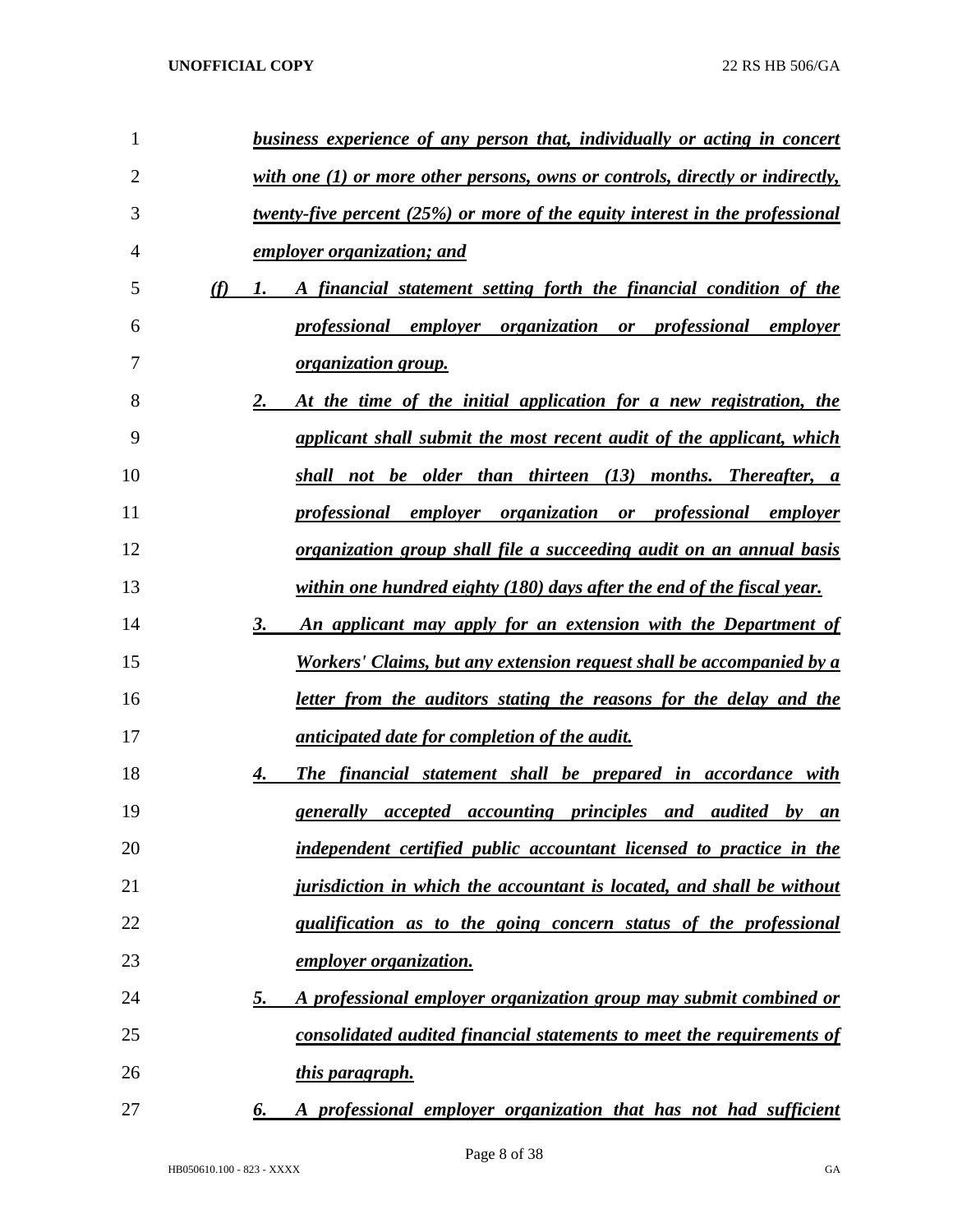| 1              |     | operating history to have audited financial statements based on at                     |
|----------------|-----|----------------------------------------------------------------------------------------|
| $\overline{2}$ |     | <u>least twelve (12) months of operating history shall meet the</u>                    |
| 3              |     | requirements in Section 6 of this Act and present financial statements                 |
| $\overline{4}$ |     | <i>reviewed by a certified public accountant.</i>                                      |
| 5              | (3) | Each professional employer organization operating within this Commonwealth             |
| 6              |     | as of the effective date of this Act shall complete its initial registration no later  |
| 7              |     | than one hundred eighty (180) days after the effective date of this Act. The initial   |
| 8              |     | registration shall be valid until one hundred eighty (180) days from the end of the    |
| 9              |     | professional employer organization's first fiscal year that is more than one $(1)$     |
| 10             |     | fiscal year after the effective date of this Act.                                      |
| 11             | (4) | Each professional employer organization not<br><i>operating</i> within<br>this         |
| 12             |     | Commonwealth as of the effective date of this Act shall complete its initial           |
| 13             |     | registration prior to initiating operations within this Commonwealth. If a             |
| 14             |     | professional employer organization not operating within this Commonwealth              |
| 15             |     | becomes aware that an existing client that is not based in this Commonwealth           |
| 16             |     | had employees and operations in this Commonwealth, the professional employer           |
| 17             |     | <u>organization shall either decline to provide professional employer services for</u> |
| 18             |     | <i>those employees or notify the Department of Workers' Claims within five (5)</i>     |
| 19             |     | business days of its knowledge of this fact and file a limited registration            |
| 20             |     | application or file a full business registration if there are more than fifty $(50)$   |
| 21             |     | covered employees. The Department of Workers' Claims may issue an interim              |
| 22             |     | operating permit for the period the registration applications are pending if the       |
| 23             |     | professional employer organization is currently registered or licensed by another      |
| 24             |     | state and the Department of Workers' Claims determines it to be in the best            |
| 25             |     | interests of the potential covered employees.                                          |
| 26             | (5) | Within one hundred eighty (180) days after the end of the fiscal year, a registrant    |
| 27             |     | shall renew its registration by notifying the Department of Workers' Claims of         |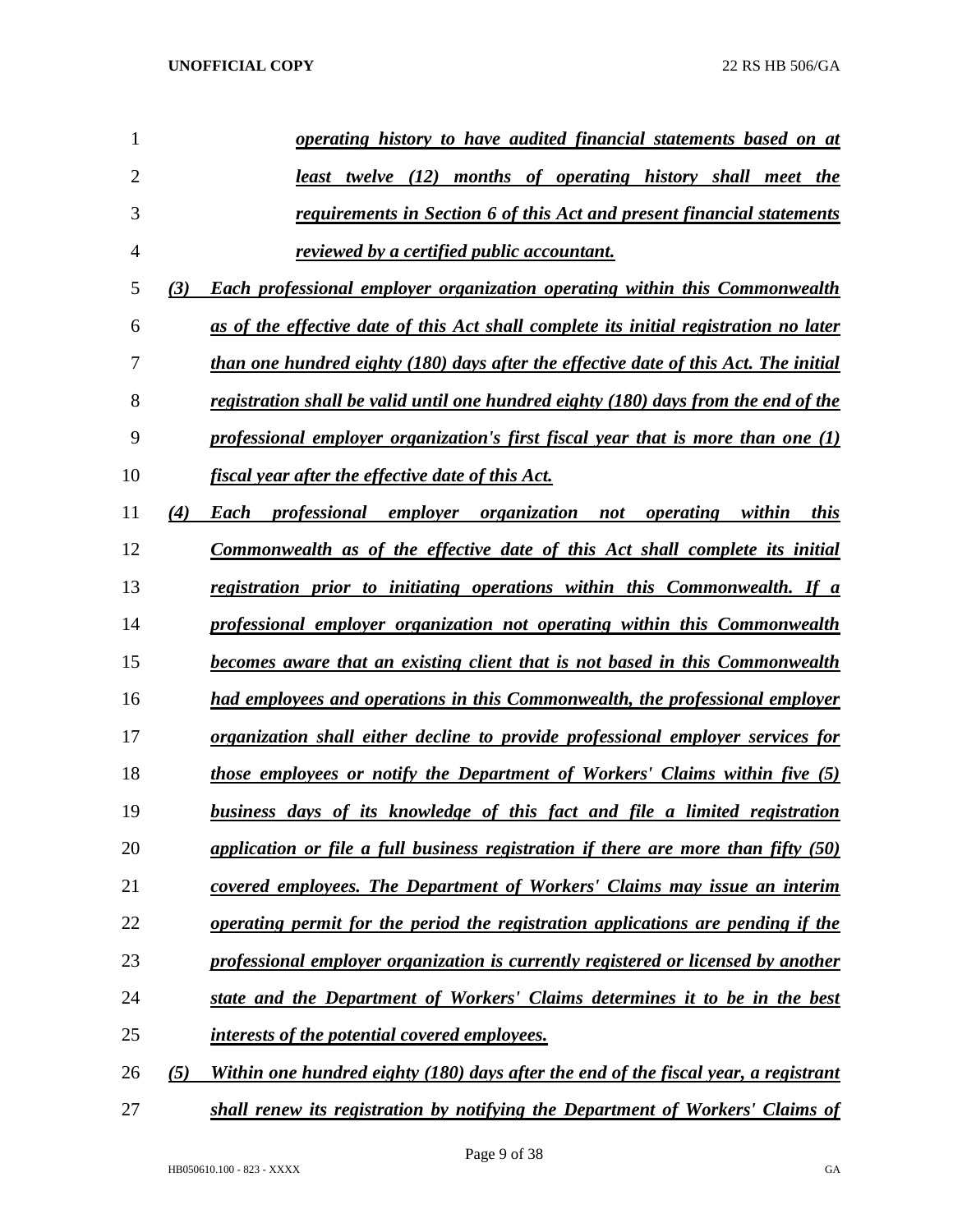| 1              | changes in the information provided in the registrant's most recent<br>anv                |
|----------------|-------------------------------------------------------------------------------------------|
| $\overline{2}$ | registration or renewal. A registrant's existing registration shall remain in effect      |
| 3              | during the pendency of a renewal application.                                             |
| 4              | Professional employer organizations in a professional employer organization<br>(6)        |
| 5              | group may satisfy the reporting and financial requirements of Sections 1 to 11 of         |
| 6              | this Act on a combined or consolidated basis provided that each member of the             |
| 7              | professional employer organization group guarantees the financial capacity                |
| 8              | obligations under Sections 1 to 11 of this Act of each other member of the                |
| 9              | professional employer organization group. In the case of a professional employer          |
| 10             | <u>organization group that submits a combined or consolidated audited financial</u>       |
| 11             | statement that includes entities that are not professional employer organizations         |
| 12             | or that are not in the professional employer organization group, the controlling          |
| 13             | entity of the professional employer organization group under the consolidated or          |
| 14             | combined statement shall guarantee the obligations of the professional employer           |
| 15             | organizations in the professional employer organization group.                            |
| 16             | (7)<br>A professional employer organization is eligible for a limited registration<br>(a) |
| 17             | under Sections 1 to 11 of this Act if the professional employer organization:             |
| 18             | <b>Submits a properly executed request for limited registration on a form</b><br>1.       |
| 19             | provided by the Department of Workers' Claims;                                            |
| 20             | Is domiciled outside this Commonwealth and is licensed or registered<br>2.                |
| 21             | as a professional employer organization in another state;                                 |
| 22             | Does not maintain an office in this Commonwealth or directly solicit<br><u>3.</u>         |
| 23             | clients located or domiciled within this Commonwealth; or                                 |
| 24             | Does not have more than fifty (50) covered employees domiciled or<br>4.                   |
| 25             | employed in this Commonwealth on any given day.                                           |
| 26             | A limited registration is valid for one (1) year and may be renewed.<br>(b)               |
| 27             | A professional employer organization seeking limited registration under<br>(c)            |

Page 10 of 38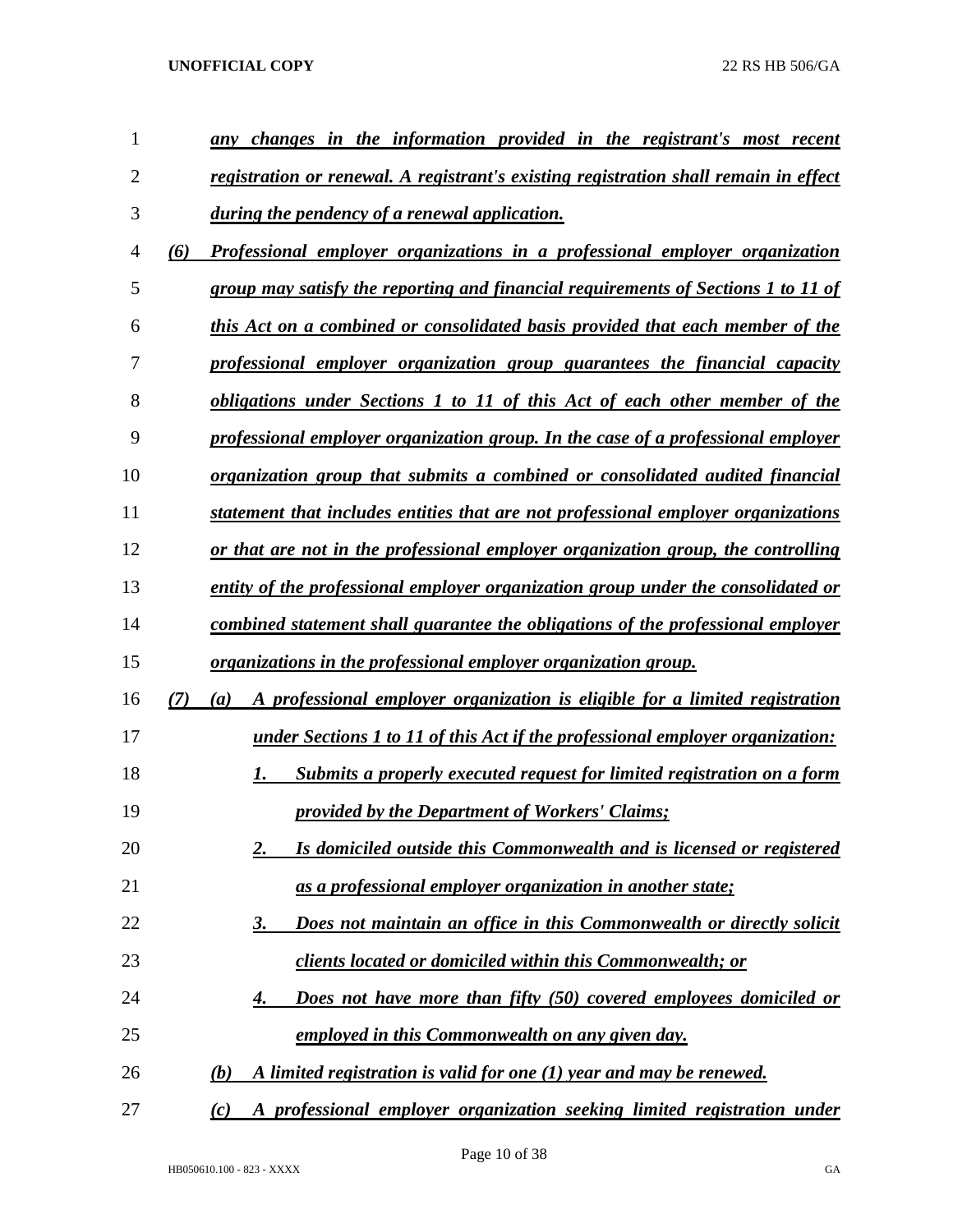| 1              |      | this subsection shall provide the Department of Workers' Claims with                      |
|----------------|------|-------------------------------------------------------------------------------------------|
| $\overline{2}$ |      | information and documentation necessary to show that the professional                     |
| 3              |      | employer organization qualifies for a limited registration.                               |
| $\overline{4}$ |      | Section 6 of this Act does not apply to applicants for limited registration.<br>(d)       |
| 5              | (8)  | The Department of Workers' Claims shall maintain a list of professional                   |
| 6              |      | employer organizations registered pursuant to Sections 1 to 11 of this Act that is        |
| 7              |      | readily available to the public by electronic or other means.                             |
| 8              | (9)  | The Department of Workers' Claims shall to the extent practical permit by                 |
| 9              |      | administrative regulation the acceptance of electronic filings, including                 |
| 10             |      | applications, documents, reports, and other filings required under Sections 1 to          |
| 11             |      | 11 of this Act. The Department of Workers' Claims may provide for the                     |
| 12             |      | acceptance of electronic filings and other assurance by an independent and                |
| 13             |      | qualified assurance organization approved by the secretary that provides                  |
| 14             |      | satisfactory assurance of compliance acceptable to the Department of Workers'             |
| 15             |      | Claims consistent with or in lieu of the requirements of this section and Section 6       |
| 16             |      | of this Act, and other requirements of Sections 1 to 11 of this Act. The secretary        |
| 17             |      | shall permit a professional employer organization to authorize an approved                |
| 18             |      | assurance organization to act on behalf of the professional employer                      |
| 19             |      | organization in complying with the registration requirements of Sections 1 to 11          |
| 20             |      | of this Act, including electronic filings of information and payment of                   |
| 21             |      | registration fees. Use of an approved assurance organization shall be optional for        |
| 22             |      | a registrant. Nothing in this subsection shall limit or change the Department of          |
| 23             |      | <u>Workers' Claims' authority to register or terminate registration of a professional</u> |
| 24             |      | employer organization or to investigate or enforce any provision of Sections 1 to         |
| 25             |      | <u>11 of this Act.</u>                                                                    |
| 26             | (10) | All records, reports, and other information obtained from a professional                  |
| 27             |      | employer organization under Sections 1 to 11 of this Act, except to the extent            |

Page 11 of 38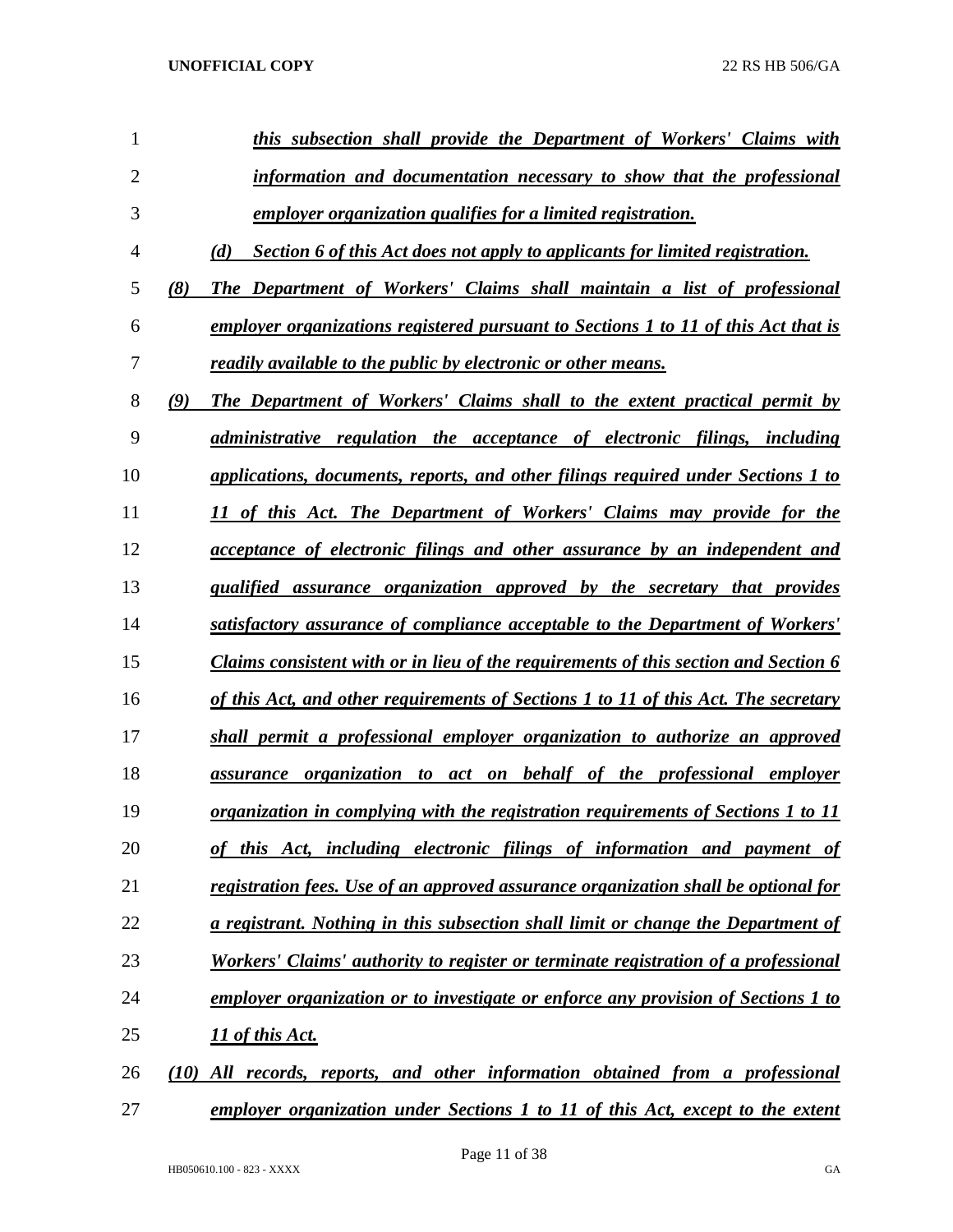| 1              | necessary for the proper administration of Sections 1 to 11 of this Act by the                 |
|----------------|------------------------------------------------------------------------------------------------|
| $\overline{2}$ | Department of Workers' Claims, shall be confidential and shall not be published                |
| 3              | or open to public inspection other than to public employees in the performance of              |
| 4              | <i>their public duties.</i>                                                                    |
| 5              | The Department of Workers' Claims may promulgate administrative regulations<br>(II)            |
| 6              | and prescribe forms necessary to promote the efficient administration of this                  |
| 7              | section.                                                                                       |
| 8              | $\rightarrow$ SECTION 5.<br>A NEW SECTION OF KRS CHAPTER 336 IS CREATED TO                     |
| 9              | <b>READ AS FOLLOWS:</b>                                                                        |
| 10             | Upon filing an initial registration statement pursuant to Sections 1 to 11 of this<br>(1)      |
| 11             | Act, a professional employer organization shall pay an initial registration fee not            |
| 12             | to exceed five hundred dollars (\$500) to the Department of Workers' Claims.                   |
| 13             | Upon each annual renewal of a registration statement filed under Sections 1 to<br>(2)          |
| 14             | 11 of this Act, a professional employer organization shall pay a renewal fee not to            |
| 15             | exceed two hundred fifty dollars (\$250) to the Department of Workers' Claims.                 |
| 16             | (3)<br>Each professional employer organization seeking limited registration under              |
| 17             | Section 4 of this Act shall pay a fee in the amount not to exceed two hundred fifty            |
| 18             | dollars (\$250) to the Department of Worker's Claim upon initial application for               |
| 19             | the limited registration and upon each annual renewal of limited registration.                 |
| 20             | SECTION 6. A NEW SECTION OF KRS CHAPTER 336 IS CREATED TO                                      |
| 21             | <b>READ AS FOLLOWS:</b>                                                                        |
| 22             | <b>Except as provided in Section 4 of this Act, each professional employer organization or</b> |
| 23             | collectively each professional employer organization group shall either:                       |
| 24             | Maintain positive working capital as indicated by current assets minus current<br>(1)          |
| 25             | liabilities and defined by generally accepted accounting principles at registration            |
| 26             | as reflected in the financial statements submitted to the Department of Workers'               |
| 27             | Claims with the initial registration; or                                                       |

Page 12 of 38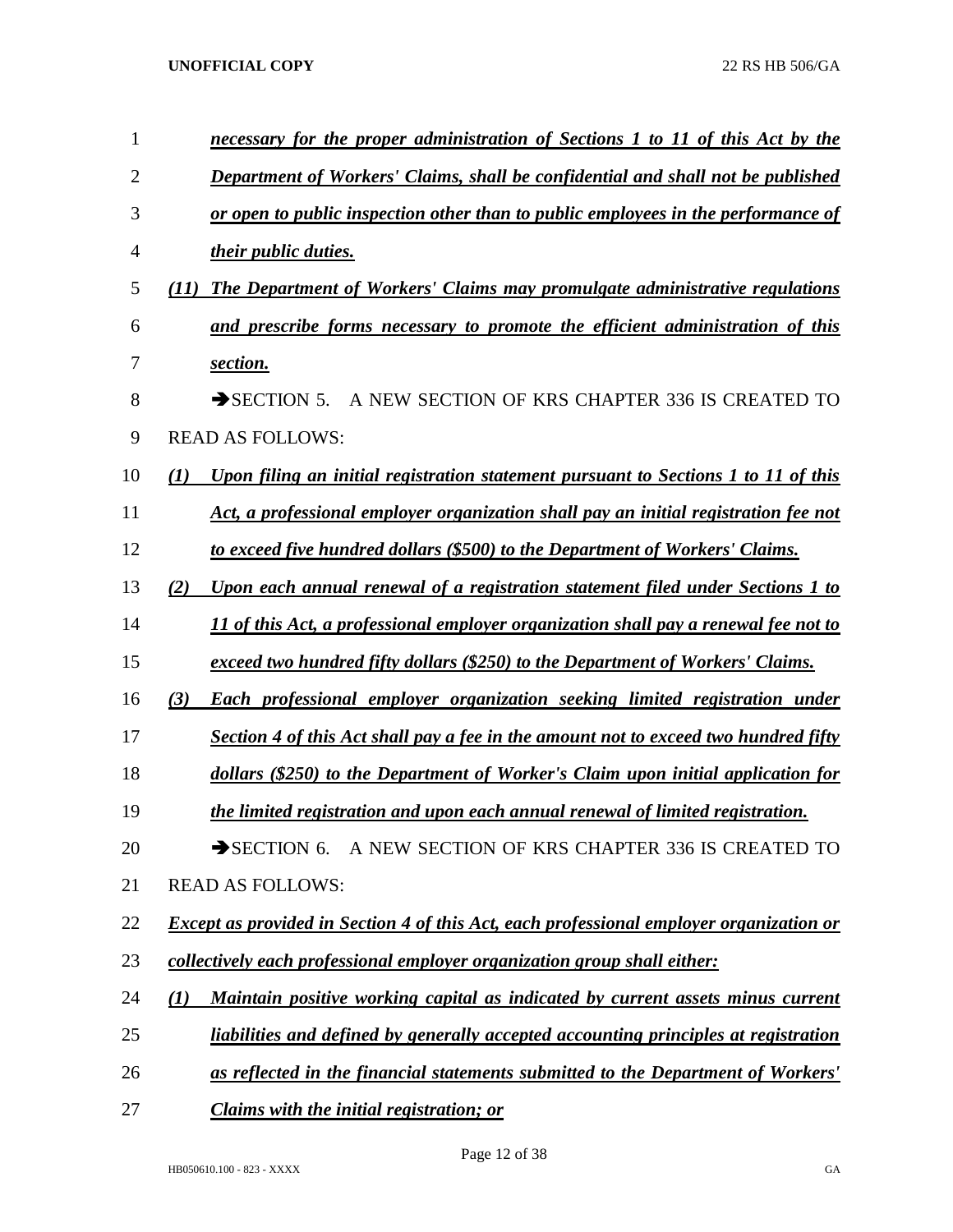| 1              | Provide a bond, irrevocable letter of credit, or securities with a minimum market<br>(2)            |
|----------------|-----------------------------------------------------------------------------------------------------|
| $\overline{2}$ | value equaling the deficiency plus one hundred thousand dollars (\$100,000) to                      |
| 3              | the Department of Workers' Claims if the professional employer organization or                      |
| $\overline{4}$ | professional employer organization group does not have positive working capital.                    |
| 5              | The bond shall be held by a depository designated by the Department of Workers'                     |
| 6              | Claims, securing payment by the professional employer organization of all taxes,                    |
| 7              | wages, benefits, or other entitlement due to or with respect to covered employees                   |
| 8              | should the professional employer organization fail to make payments when due.                       |
| 9              | A NEW SECTION OF KRS CHAPTER 336 IS CREATED TO<br>$\rightarrow$ SECTION 7.                          |
| 10             | <b>READ AS FOLLOWS:</b>                                                                             |
| 11             | <b>Except as specifically provided in Sections 1 to 11 of this Act, or in a professional</b><br>(I) |
| 12             | employer agreement, in each co-employment relationship:                                             |
| 13             | The client shall be entitled to exercise all rights, and shall be obligated to<br>(a)               |
| 14             | perform all duties and responsibilities, otherwise applicable to an employer                        |
| 15             | in an employment relationship;                                                                      |
| 16             | The professional employer organization shall be entitled to exercise only<br>(b)                    |
| 17             | those rights, and shall be obligated to perform only those duties and                               |
| 18             | responsibilities, specifically required by Sections 1 to 11 of this Act or set                      |
| 19             | forth in the professional employer agreement. The rights, duties, and                               |
| 20             | obligations of the professional employer organization as co-employer with                           |
| 21             | <u>respect to any covered employee shall be limited to those arising out of the</u>                 |
| 22             | professional employer agreement and Sections 1 to 11 of this Act during the                         |
| 23             | term of co-employment by the professional employer organization of the                              |
| 24             | <b>covered employee; and</b>                                                                        |
| 25             | (c)<br><b>Unless</b><br><i>otherwise</i><br>expressly agreed by the professional<br>employer        |
| 26             | <u>organization and the client in a professional employer agreement, the client</u>                 |
| 27             | retains the exclusive right to direct and control the covered employees as                          |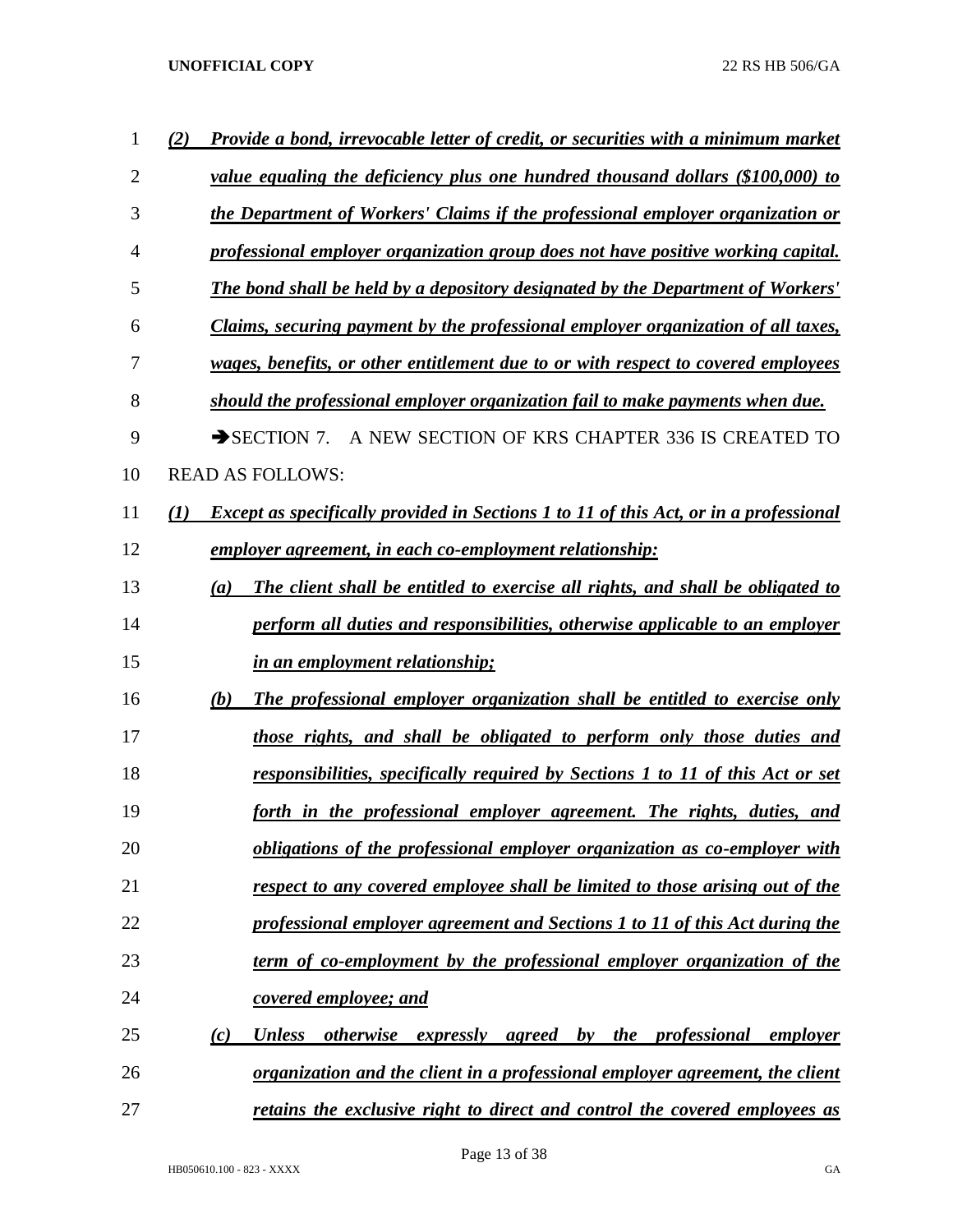| 1              | necessary to conduct the client's business, to discharge any of the client's            |
|----------------|-----------------------------------------------------------------------------------------|
| $\overline{2}$ | fiduciary responsibilities, or to comply with any licensure requirements                |
| 3              | applicable to the client of the covered employees.                                      |
| 4              | <b>Except as otherwise provided in Sections 1 to 11 of this Act, the co-employment</b>  |
| 5              | relationship between the client and the professional employer organization, and         |
| 6              | between each co-employer and each covered employee, shall be governed by the            |
| 7              | professional employer agreement. Each professional employer agreement shall:            |
| 8              | Include the allocation of rights, duties, and obligations as set forth in<br>(a)        |
| 9              | subsection $(1)$ of this section;                                                       |
| 10             | Provide that the professional employer organization shall<br>(b)<br><i>have</i>         |
| 11             | responsibility to pay wages to covered employees; to withhold, collect, report          |
| 12             | and remit payroll and unemployment taxes; and, to the extent the                        |
| 13             | professional employer organization has assumed responsibility in the                    |
| 14             | professional employer agreement, to make payments for employee benefits                 |
| 15             | for covered employees as a result of the outsourcing of payroll duty to the             |
| 16             | professional employer organization by the client. As used in this paragraph,            |
| 17             | "wages" does not include any obligation between a client and a covered                  |
| 18             | employee for payments beyond or in addition to the covered employee's                   |
| 19             | salary, draw, or regular rate of pay such as bonuses, commissions,                      |
| 20             | severance pay, deferred compensation, profit sharing, or vacation, sick, or             |
| 21             | other paid time off, unless the professional employer organization has                  |
| 22             | expressly agreed to assume liability for payments in the professional                   |
| 23             | employer agreement;                                                                     |
| 24             | <b>Provide that the professional employer organization shall have a right to</b><br>(c) |
| 25             | hire, discipline, and terminate a covered employee as may be necessary to               |
| 26             | fulfill the professional employer organization's responsibilities under                 |
| 27             | Section 1 to 11 of this Act and the professional employer agreement. The                |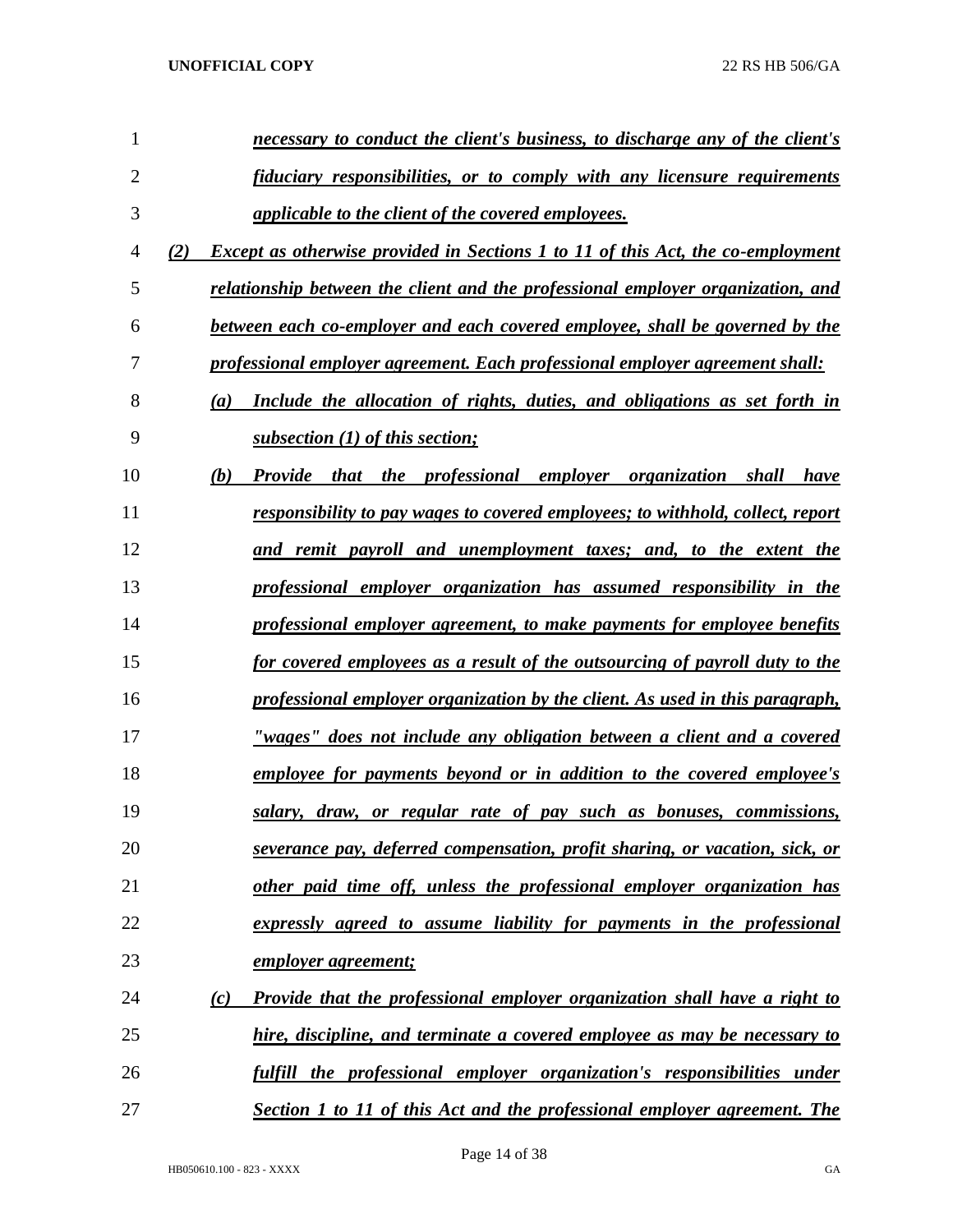| 1              |     | client shall have a right to hire, discipline, and terminate a covered                  |
|----------------|-----|-----------------------------------------------------------------------------------------|
| $\overline{2}$ |     | employee; and                                                                           |
| 3              | (d) | <b>Provide</b> that the<br>responsibility to obtain<br>maintain workers'<br>and         |
| $\overline{4}$ |     | compensation coverage for covered employees from an insurer licensed to                 |
| 5              |     | do business in this Commonwealth and otherwise in compliance with all                   |
| 6              |     | applicable requirements shall be specifically allocated to either the client or         |
| 7              |     | the professional employer organization in the professional employment                   |
| 8              |     | <i>agreement.</i>                                                                       |
| 9              | (3) | A professional employer organization shall provide written notice to each covered       |
| 10             |     | employee affected by a professional employer agreement entered into by a                |
| 11             |     | professional employer organization. The notice shall set forth the general nature       |
| 12             |     | of the co-employment relationship between and among the professional employer           |
| 13             |     | <u>organization, the client, and the covered employees. Nothing in this subsection</u>  |
| 14             |     | shall create a presumption of liability against a professional employer                 |
| 15             |     | <u>organization for the acts, errors, or omissions of the covered employees.</u>        |
| 16             |     | Notwithstanding any provision to the contrary, the statute of limitations for a         |
| 17             |     | claim of a covered employee against a professional employer organization shall          |
| 18             |     | not begin to run until the covered employee knew or should have known about             |
| 19             |     | the professional employer organization agreement and the identity of the                |
| 20             |     | professional employer organization, but in no event shall the statute of                |
| 21             |     | limitations be more than one (1) year from the date the original lawsuit was            |
| 22             |     | timely filed by the covered employee. Nothing in this subsection shall limit the        |
| 23             |     | existing statute of limitations for any causes of action contained in the original      |
| 24             |     | lawsuit for the covered employee.                                                       |
| 25             | (4) | <b>Except to the extent otherwise expressly provided by the applicable professional</b> |
| 26             |     | <u>employer agreement:</u>                                                              |
| 27             | (a) | A client shall be solely responsible for workplace safety and for the quality           |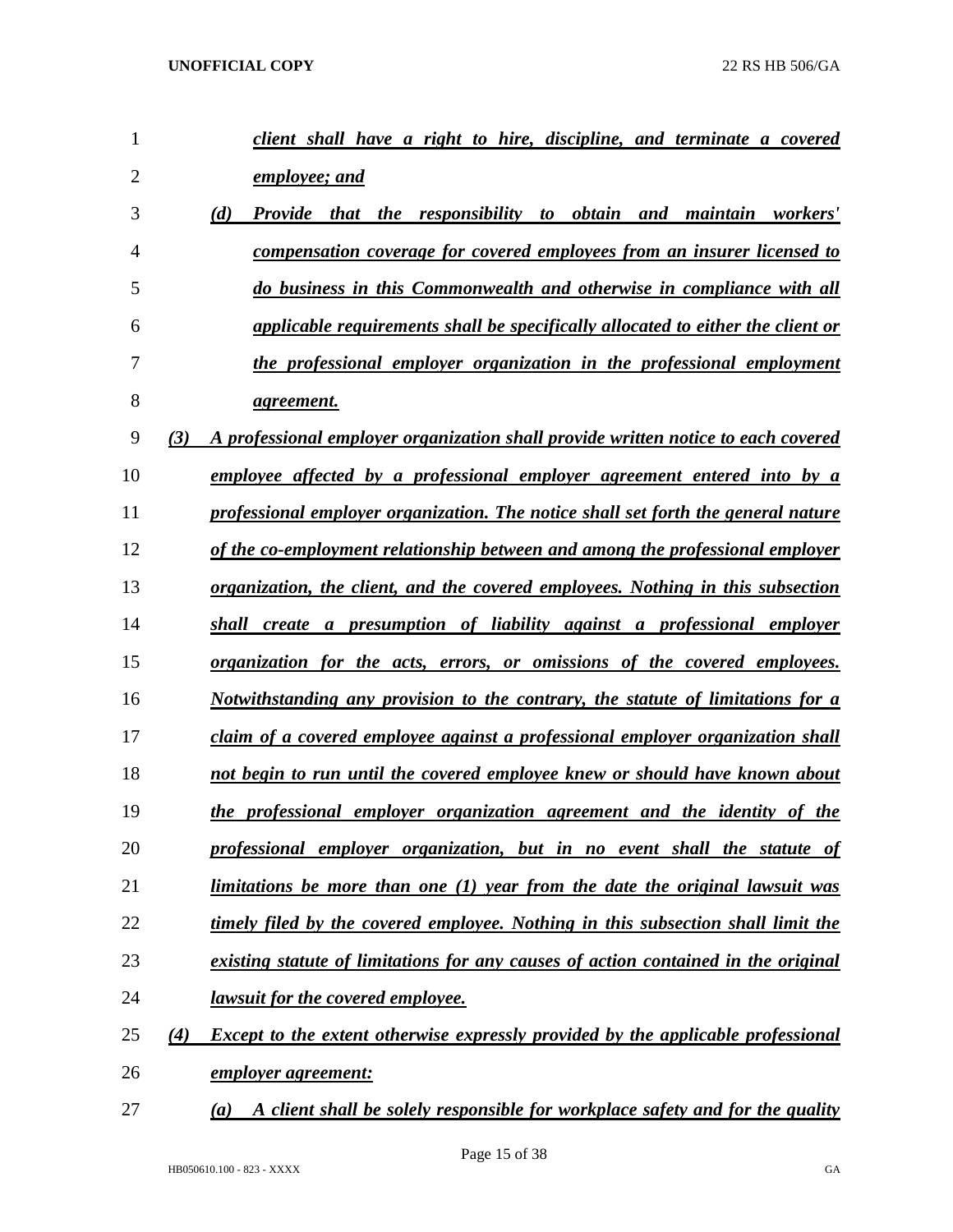| 1              |     | and adequacy of the goods and services produced or sold in the client's              |
|----------------|-----|--------------------------------------------------------------------------------------|
| $\overline{2}$ |     | business. Nothing in Sections 1 to 11 of this Act shall limit an injured             |
| 3              |     | workers' ability to recover increased compensation under KRS 342.165                 |
| 4              |     | <i>from the co-employer;</i>                                                         |
| 5              | (b) | A client shall be solely responsible for directing, supervising, training,           |
| 6              |     | retaining, and controlling the work of the covered employees with respect to         |
| 7              |     | the business activities of the client and solely responsible for the acts,           |
| 8              |     | errors, or omissions of the covered employees with regard to these activities.       |
| 9              |     | Nothing in this subsection shall create a presumption of liability against a         |
| 10             |     | professional employer organization for the acts, errors, or omissions of the         |
| 11             |     | covered employees. Notwithstanding any provision to the contrary, the                |
| 12             |     | statute of limitations for a claim of an injured party who is not a covered          |
| 13             |     | employee against a professional organization shall not begin to run until            |
| 14             |     | the injured party who is not a covered employee knew or should have                  |
| 15             |     | known about the professional employer organization agreement and the                 |
| 16             |     | <i>identity of the professional employer organization, but in no event shall the</i> |
| 17             |     | statute of limitations be more than one $(1)$ year from the date the original        |
| 18             |     | lawsuit was timely filed by the injured party who is not a covered employee.         |
| 19             |     | Nothing in this paragraph shall limit the existing statute of limitations for        |
| 20             |     | any causes of action contained in the original lawsuit for the injured party         |
| 21             |     | who is not a covered employee.                                                       |
| 22             | (c) | A client shall not be liable for the acts, errors, or omissions of a                 |
| 23             |     | professional employer organization, or of any covered employee of the client         |
| 24             |     | and a professional employer organization when the covered employee is                |
| 25             |     | acting under the express direction and control of the professional employer          |
| 26             |     | organization;                                                                        |
| 27             | (d) | A professional employer organization shall not be liable for the acts, errors,       |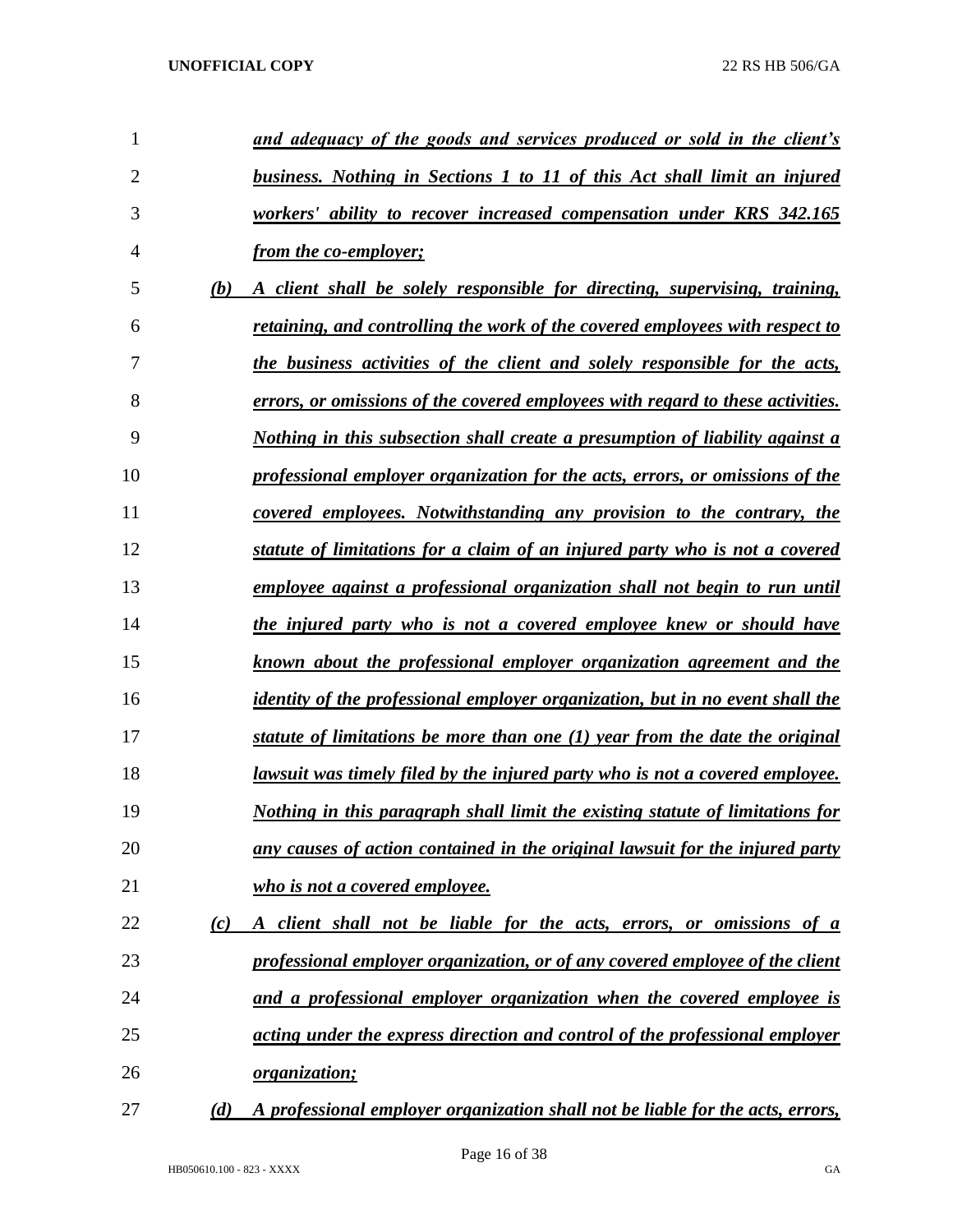| 1              | or omissions of a client or of any covered employee of the client when the             |
|----------------|----------------------------------------------------------------------------------------|
| $\overline{2}$ | covered employee is acting under the express direction and control of the              |
| 3              | client;                                                                                |
| 4              | Nothing in this subsection shall serve to limit any contractual liability or<br>(e)    |
| 5              | obligation specifically provided in the written professional employer                  |
| 6              | <u>agreement; and</u>                                                                  |
| 7              | (f)<br>A covered employee is not, solely as a result of being a covered employee of    |
| 8              | a professional employer organization, an employee of the professional                  |
| 9              | employer organization for the purposes of general liability insurance,                 |
| 10             | fidelity bonds, surety bonds, employer's liability which is not covered by             |
| 11             | workers' compensation, or liquor liability insurance carried by the                    |
| 12             | professional employer organization unless the covered employees are                    |
| 13             | included by specific reference in the professional employer agreement and              |
| 14             | applicable prearranged employment contract, insurance contract, or bond.               |
| 15             | (5)<br>A professional employer organization under Sections 1 to 11 of this Act is not  |
| 16             | <u>engaged in the sale of insurance or in acting as a third-party administrator by</u> |
| 17             | providing professional employer services which include services and employee           |
| 18             | <b>benefit plans for covered employees.</b>                                            |
| 19             | (6)<br>For purposes of the Commonwealth or any city, county, or other political        |
| 20             | subdivision thereof:                                                                   |
| 21             | Covered employees whose services are subject to sales tax shall be deemed<br>(a)       |
| 22             | the employees of the client for purposes of collecting and levying sales tax           |
| 23             | on the services performed by the covered employee. Nothing contained in                |
| 24             | Sections 1 to 11 of this Act shall relieve a client of any sales tax liability         |
| 25             | <u>with respect to its goods or services;</u>                                          |
| 26             | Any tax or assessment imposed upon professional employer services or any<br>(b)        |
| 27             | <b>business license or other fee which is based upon gross receipts shall allow</b>    |

Page 17 of 38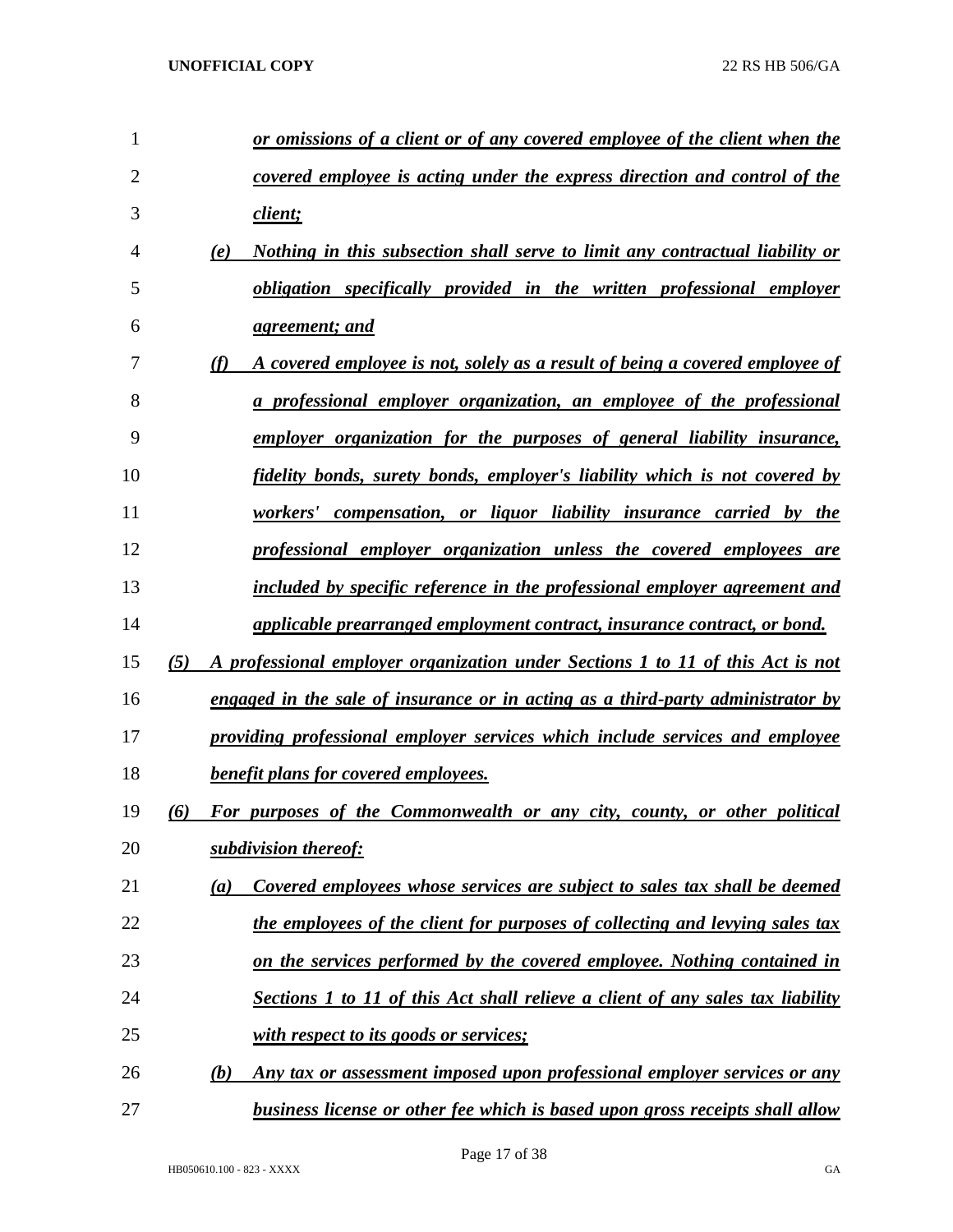| 1  |                  | a deduction for the gross income or receipts of the business derived from         |
|----|------------------|-----------------------------------------------------------------------------------|
| 2  |                  | <u>performing professional employer services that is equal to that portion of</u> |
| 3  |                  | the fee charged to a client that represents the actual cost of wages and          |
| 4  |                  | salaries, benefits, workers' compensation, payroll taxes, withholding, or         |
| 5  |                  | <u>other assessments paid to or on behalf of a covered employee by the</u>        |
| 6  |                  | professional employer organization under a professional employer                  |
| 7  |                  | <u>agreement;</u>                                                                 |
| 8  | (c)              | Any tax or assessment or mandated expenditure on a per capita or per              |
| 9  |                  | <u>employee basis shall be assessed against the client for covered employees</u>  |
| 10 |                  | and against the professional employer organization for its employees who          |
| 11 |                  | are not covered employees co-employed with a client. Benefits or monetary         |
| 12 |                  | consideration that meet the requirements of mandates imposed on a client          |
| 13 |                  | and that are received by covered employees through the professional               |
| 14 |                  | employer organization either through payroll or through benefit plans             |
| 15 |                  | sponsored by the professional employer organization shall be credited             |
| 16 |                  | against the client's obligation to fulfill the mandates; and                      |
| 17 | (d)              | In the case of a tax or assessment imposed or calculated upon the basis of        |
| 18 |                  | total payroll, the professional employer organization shall be eligible to        |
| 19 |                  | apply any small business allowance or exemption available to the client for       |
| 20 |                  | the covered employees for purpose of commuting the tax.                           |
| 21 |                  | $\rightarrow$ SECTION 8.<br>A NEW SECTION OF KRS CHAPTER 336 IS CREATED TO        |
| 22 |                  | <b>READ AS FOLLOWS:</b>                                                           |
| 23 | $\mathcal{L}(I)$ | Any professional employer organization whose workers' compensation insurance      |
| 24 |                  | has been terminated within the past five $(5)$ years in any jurisdiction due to a |
| 25 |                  | determination that a professional employer organization arrangement was being     |
| 26 |                  | utilized to avoid premiums, taxes, or assessments otherwise payable by clients    |
| 27 |                  | shall be ineligible to register with the Department of Workers' Claims or to      |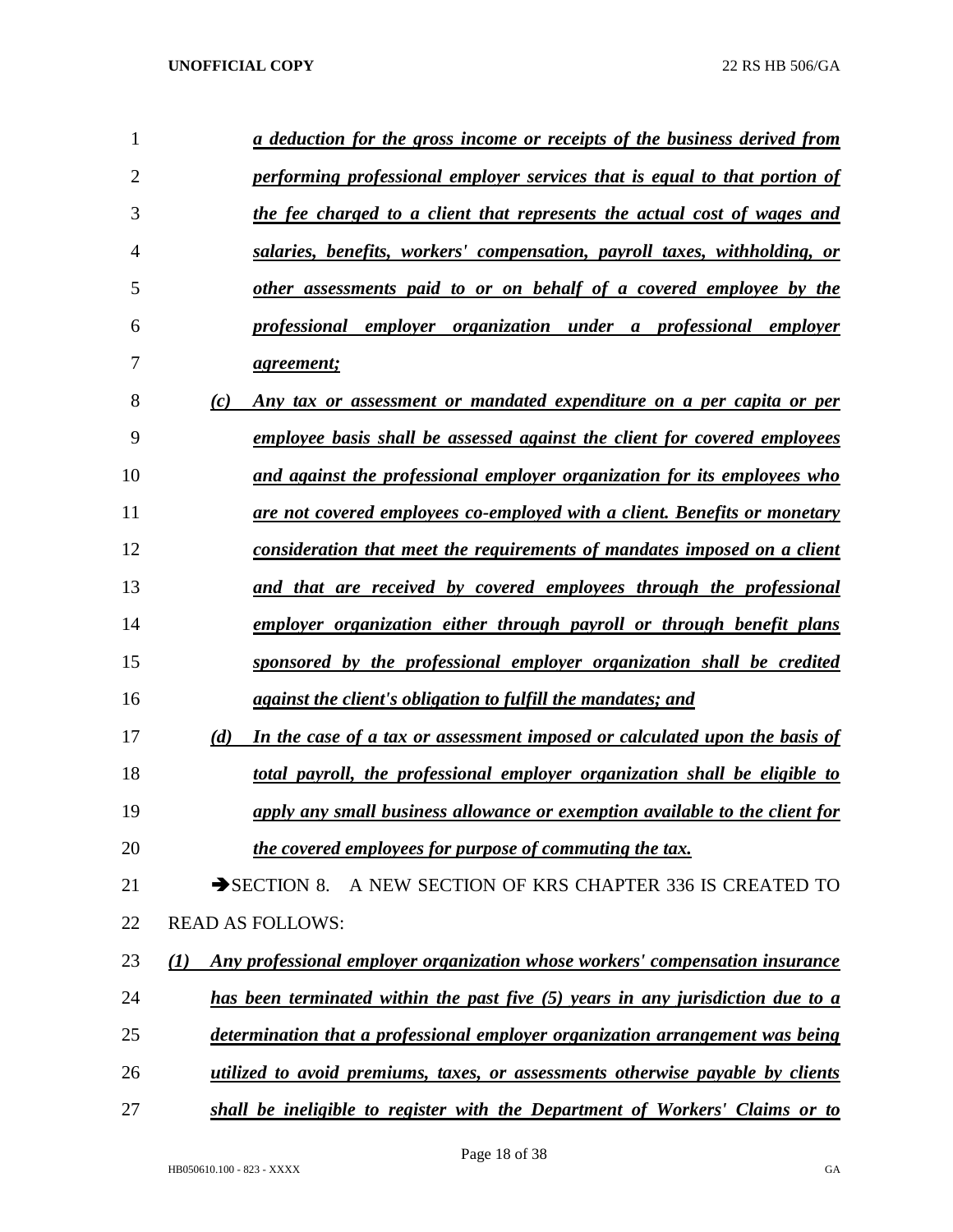| 1  | remain registered, if previously registered.                                              |
|----|-------------------------------------------------------------------------------------------|
| 2  | (2)<br>A client shall fulfill its statutory responsibility to secure benefits for covered |
| 3  | employees under this chapter by purchasing and maintaining a standard                     |
| 4  | workers' compensation policy approved by the commissioner of the Department               |
| 5  | of Workers' Claims. A client may fulfill that responsibility by contracting with a        |
| 6  | professional employer organization to secure coverage. Where a client contracts           |
| 7  | with a professional employer organization to secure coverage for a portion of its         |
| 8  | employees, a client shall obtain and maintain workers' compensation coverage in           |
| 9  | compliance with KRS Chapter 342 for all employees not covered in the co-                  |
| 10 | employment relationship. In either event, it shall be the responsibility of the client    |
| 11 | to maintain in its files, at all times, the certificate of insurance, or a copy thereof,  |
| 12 | evidencing the existence of the required insurance. The exposure and experience           |
| 13 | of the client shall be used in determining the premium for the policy and shall           |
| 14 | include coverage for all covered employees.                                               |
| 15 | A temporary help service shall be deemed the employer of a temporary worker<br>(3)        |
| 16 | and shall be subject to this chapter.                                                     |
| 17 | A NEW SECTION OF KRS CHAPTER 336 IS CREATED TO<br>$\rightarrow$ SECTION 9.                |
| 18 | <b>READ AS FOLLOWS:</b>                                                                   |
| 19 | A client and a registered professional employer organization shall each be<br>$\bf(1)$    |
| 20 | deemed an employer under the laws of this Commonwealth for purposes of                    |
| 21 | sponsoring retirement and welfare benefit plans for its covered employees.                |
| 22 | A fully insured welfare benefit plan offered to the covered employees of a<br>(2)         |
| 23 | professional employer organization shall be treated for the purposes of state law         |
| 24 | as a single employer welfare benefit plan.                                                |
| 25 | For purposes of sponsoring retirement and welfare benefit plans for its covered<br>(3)    |
| 26 | employees, a professional employer organization shall be considered the                   |
| 27 | employer of all of its covered employees, and all covered employees of one (1) or         |

Page 19 of 38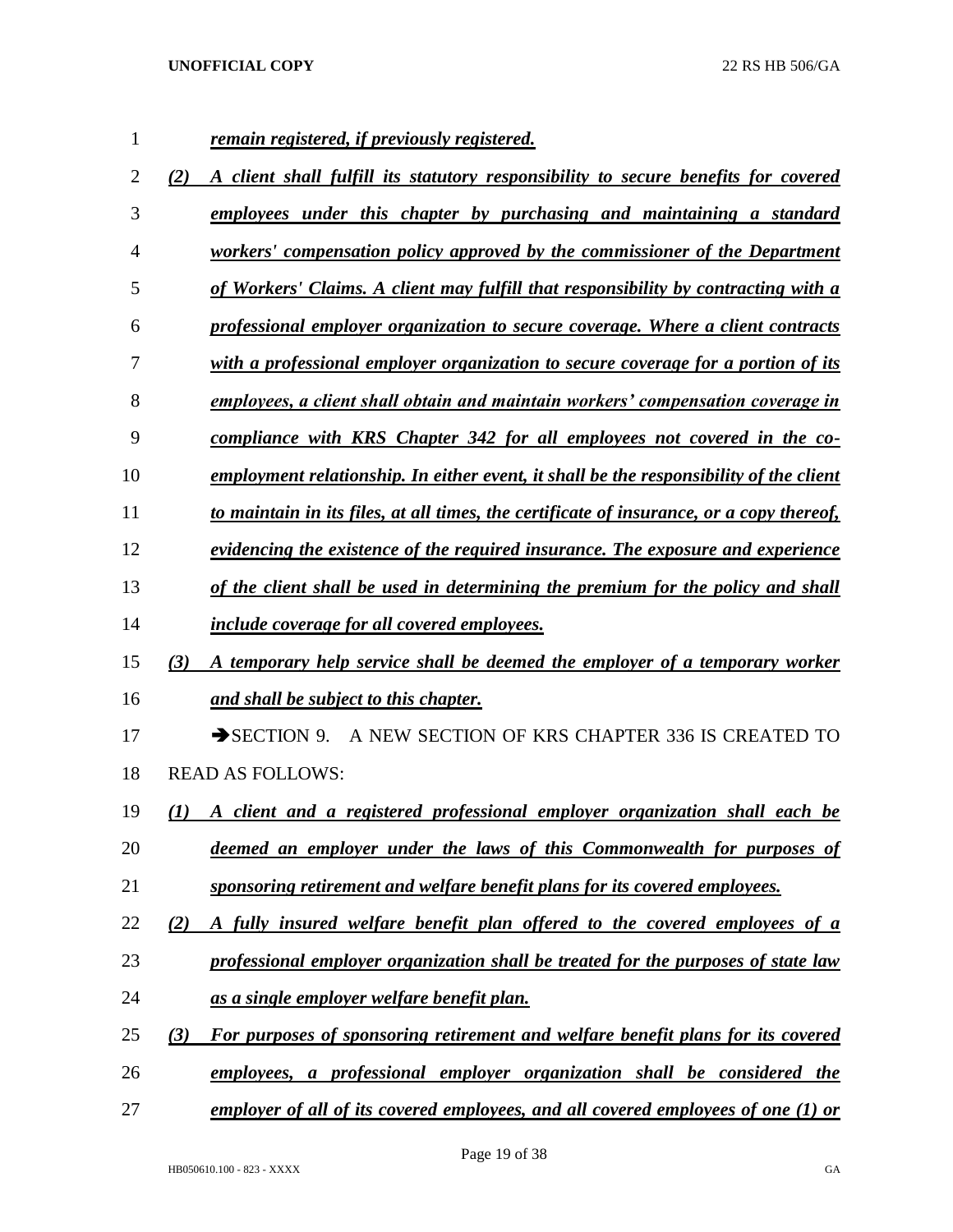| $\mathbf{1}$   | more clients participating in a health benefit plan sponsored by a professional        |
|----------------|----------------------------------------------------------------------------------------|
| $\overline{2}$ | employer organization shall be considered employees of that professional               |
| 3              | <i>employer organization.</i>                                                          |
| 4              | SECTION 10. A NEW SECTION OF KRS CHAPTER 336 IS CREATED TO                             |
| 5              | <b>READ AS FOLLOWS:</b>                                                                |
| 6              | For the purposes of KRS Chapter 341:                                                   |
| 7              | Covered employees of a registered professional employer organization shall be<br>(1)   |
| 8              | considered employees of the professional employer organization, which shall be         |
| 9              | <u>responsible for the payment of contributions, penalties, and interest on wages</u>  |
| 10             | paid by the professional employer organization to its covered employees during         |
| 11             | the term of the applicable professional employer agreement;                            |
| 12             | (2)<br>The professional employer organization shall report and pay all required        |
| 13             | <u>contributions to the unemployment insurance fund using the state employer</u>       |
| 14             | identification number and the contribution rate of the professional employer           |
| 15             | <i>organization; and</i>                                                               |
| 16             | (3)<br>Upon the termination of a contract between a professional employer organization |
| 17             | and a client or the failure of a professional employer organization to submit          |
| 18             | <u>reports or make tax payments as required by Sections 1 to 11 of this Act, the</u>   |
| 19             | client shall be treated as a new employer without a previous experience record         |
| 20             | unless that client is otherwise eligible for an experience rating.                     |
| 21             | SECTION 11. A NEW SECTION OF KRS CHAPTER 336 IS CREATED TO                             |
| 22             | <b>READ AS FOLLOWS:</b>                                                                |
| 23             | A person shall not knowingly:<br>(I)                                                   |
| 24             | Offer or provide professional employer services or use the names<br>(a)                |
| 25             | professional employer organization, PEO, staff leasing, employee leasing,              |
| 26             | <i>administrative employer, or other title representing professional employer</i>      |
| 27             | services without first becoming registered under Sections 1 to 11 of this Act;         |

Page 20 of 38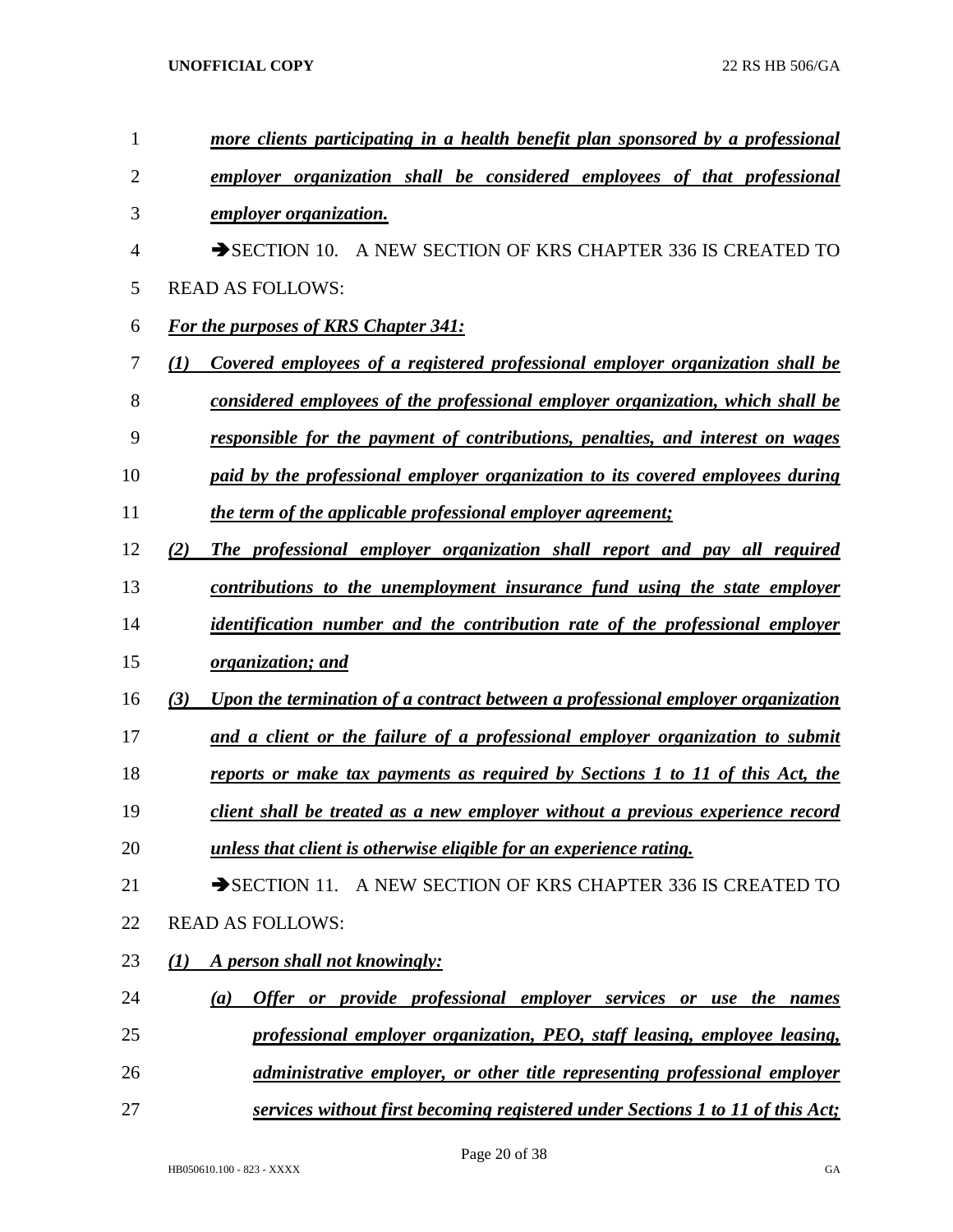| 1              |     | $\mathbf{\underline{\mathit{or}}}$                                                         |
|----------------|-----|--------------------------------------------------------------------------------------------|
| $\overline{2}$ |     | Provide false or fraudulent information to the Department of Workers'<br>(b)               |
| 3              |     | Claims in conjunction with any registration, renewal, or in any report                     |
| 4              |     | required under Sections 1 to 11 of this Act.                                               |
| 5              | (2) | Action may be taken by the Department of Workers' Claims against:                          |
| 6              |     | Any person for violation of subsection (1) of this section;<br>(a)                         |
| 7              |     | A professional employer organization or the controlling person of a<br>(b)                 |
| 8              |     | professional employer organization upon the conviction of a professional                   |
| 9              |     | employer organization or the controlling person of a professional employer                 |
| 10             |     | <u>organization of a crime that relates to the operation of the professional</u>           |
| 11             |     | employer organization or the ability of the registrant or the controlling                  |
| 12             |     | person of the registrant to operate the professional employer organization;                |
| 13             |     | A professional employer organization or the controlling person of a<br>(c)                 |
| 14             |     | professional employer organization for knowingly making a material                         |
| 15             |     | misrepresentation to the Department of Workers' Claims or any other state                  |
| 16             |     | <i>agency; or</i>                                                                          |
| 17             |     | A professional employer organization or the controlling person of a<br>(d)                 |
| 18             |     | professional employer organization for a willful violation of Sections 1 to 11             |
| 19             |     | of this Act or any order or administrative regulation issued by the                        |
| 20             |     | <b>Department of Workers' Claims under Sections 1 to 11 of this Act.</b>                   |
| 21             | (3) | Upon finding that a professional employer organization or the controlling person           |
| 22             |     | of a professional employer organization has violated any provision of Sections 1           |
| 23             |     | to 11 this Act, the Department of Workers' Claims may:                                     |
| 24             |     | <b>Deny an application for a registration;</b><br>(a)                                      |
| 25             |     | Revoke, restrict, or refuse a registration;<br>(b)                                         |
| 26             |     | <b>Impose a civil penalty not to exceed one thousand dollars (\$1,000) for each</b><br>(c) |
| 27             |     | <i>violation;</i>                                                                          |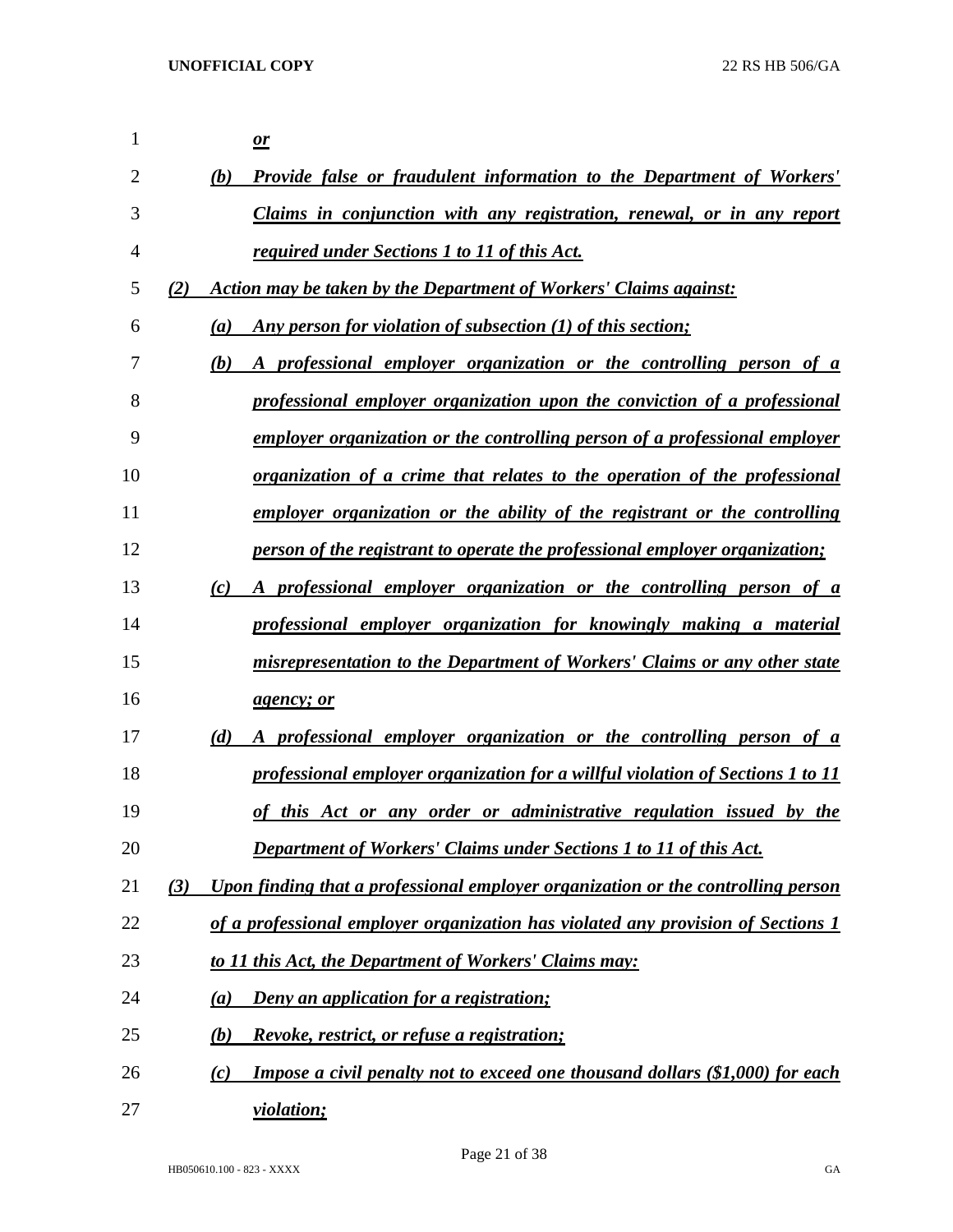- *(d) Place a registration on probation and subject to conditions specified by the Department of Workers' Claims; or (e) Issue a cease and desist order.*  4 Section 12. KRS 342.0011 is amended to read as follows: As used in this chapter, unless the context otherwise requires: (1) "Injury" means any work-related traumatic event or series of traumatic events, including cumulative trauma, arising out of and in the course of employment which is the proximate cause producing a harmful change in the human organism evidenced by objective medical findings. "Injury" does not include the effects of the natural aging process, and does not include any communicable disease unless the risk of contracting the disease is increased by the nature of the employment. "Injury" when used generally, unless the context indicates otherwise, shall include an occupational disease and damage to a prosthetic appliance, but shall not include
- a psychological, psychiatric, or stress-related change in the human organism, unless it is a direct result of a physical injury;
- (2) "Occupational disease" means a disease arising out of and in the course of the employment;
- (3) An occupational disease as defined in this chapter shall be deemed to arise out of the employment if there is apparent to the rational mind, upon consideration of all the circumstances, a causal connection between the conditions under which the work is performed and the occupational disease, and which can be seen to have followed as a natural incident to the work as a result of the exposure occasioned by the nature of the employment and which can be fairly traced to the employment as the proximate cause. The occupational disease shall be incidental to the character of the business and not independent of the relationship of employer and employee. An occupational disease need not have been foreseen or expected but, after its contraction, it must appear to be related to a risk connected with the employment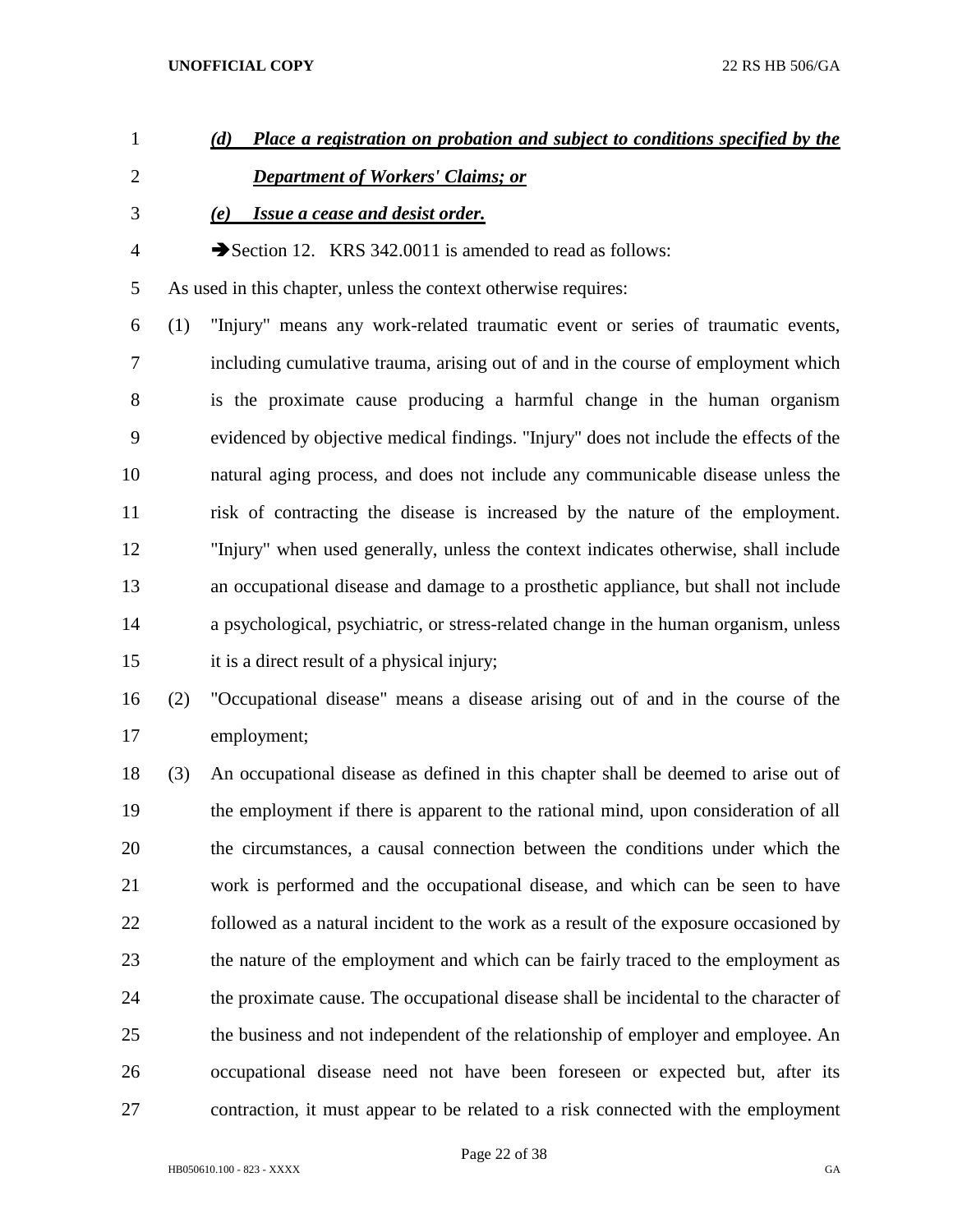| $\mathbf{1}$   |            |     | and to have flowed from that source as a rational consequence;                         |
|----------------|------------|-----|----------------------------------------------------------------------------------------|
| $\overline{2}$ | (4)        |     | "Injurious exposure" shall mean that exposure to occupational hazard which would,      |
| 3              |            |     | independently of any other cause whatsoever, produce or cause the disease for          |
| $\overline{4}$ |            |     | which the claim is made;                                                               |
| 5              | (5)        |     | "Death" means death resulting from an injury or occupational disease;                  |
| 6              | (6)        |     | "Carrier" means any insurer, or legal representative thereof, authorized to insure the |
| $\overline{7}$ |            |     | liability of employers under this chapter and includes a self-insurer;                 |
| $8\,$          | (7)        |     | "Self-insurer" is an employer who has been authorized under the provisions of this     |
| 9              |            |     | chapter to carry his own liability on his employees covered by this chapter;           |
| 10             | (8)        |     | "Department" means the Department of Workers' Claims in the Labor Cabinet;             |
| 11             | (9)        |     | "Commissioner" means the commissioner of the Department of Workers' Claims             |
| 12             |            |     | under the direction and supervision of the secretary of the Labor Cabinet;             |
| 13             |            |     | (10) "Board" means the Workers' Compensation Board;                                    |
| 14             | $(11)$ (a) |     | "Temporary total disability" means the condition of an employee who has not            |
| 15             |            |     | reached maximum medical improvement from an injury and has not reached a               |
| 16             |            |     | level of improvement that would permit a return to employment;                         |
| 17             |            | (b) | "Permanent partial disability" means the condition of an employee who, due to          |
| 18             |            |     | an injury, has a permanent disability rating but retains the ability to work; and      |
| 19             |            | (c) | "Permanent total disability" means the condition of an employee who, due to            |
| 20             |            |     | an injury, has a permanent disability rating and has a complete and permanent          |
| 21             |            |     | inability to perform any type of work as a result of an injury, except that total      |
| 22             |            |     | disability shall be irrebuttably presumed to exist for an injury that results in:      |
| 23             |            |     | Total and permanent loss of sight in both eyes;<br>1.                                  |
| 24             |            |     | 2.<br>Loss of both feet at or above the ankle;                                         |
| 25             |            |     | 3.<br>Loss of both hands at or above the wrist;                                        |
| 26             |            |     | Loss of one $(1)$ foot at or above the ankle and the loss of one $(1)$ hand at<br>4.   |
| 27             |            |     | or above the wrist;                                                                    |

Page 23 of 38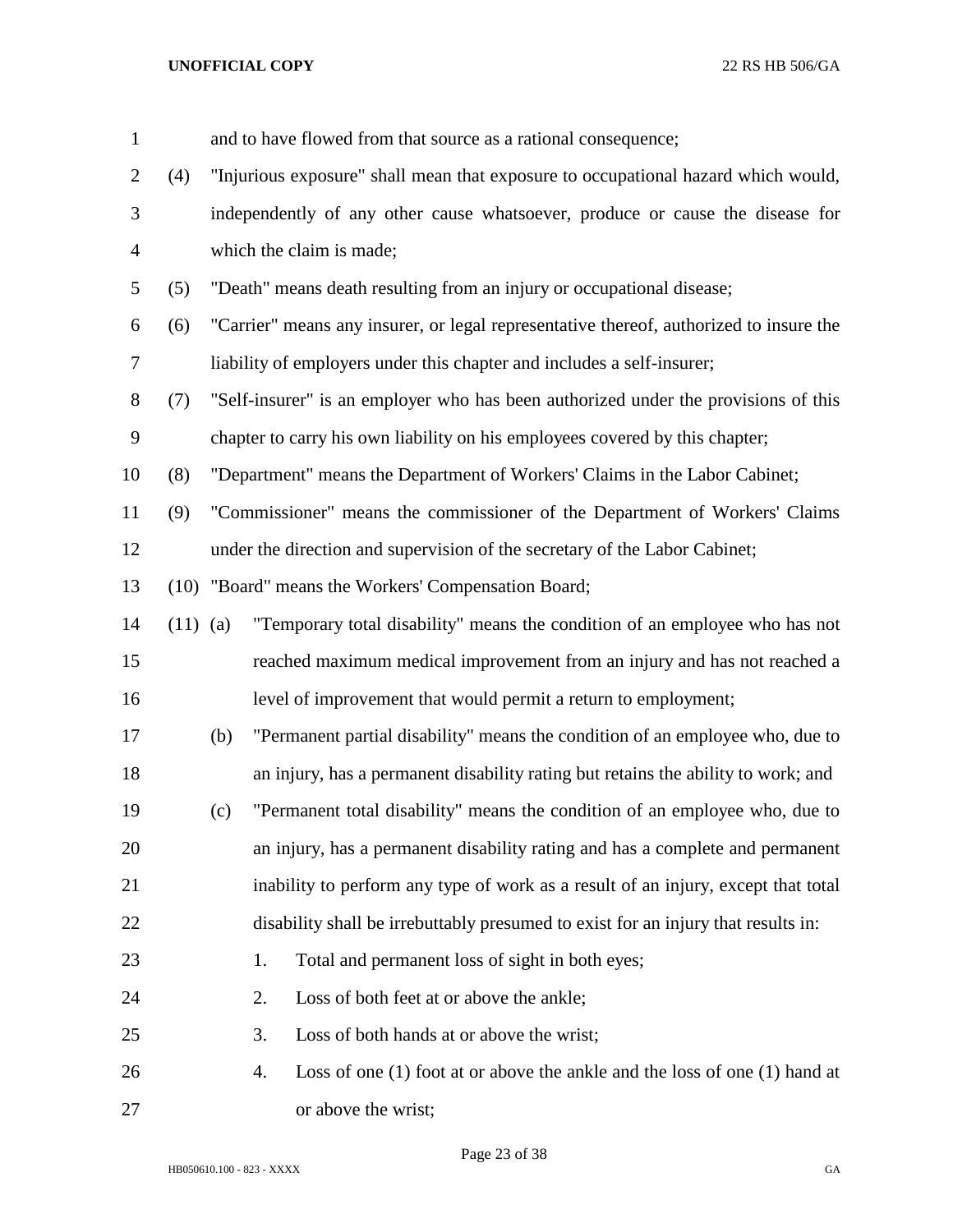| $\mathbf{1}$   | 5.<br>Permanent and complete paralysis of both arms, both legs, or one (1)              |
|----------------|-----------------------------------------------------------------------------------------|
| $\overline{c}$ | arm and one $(1)$ leg;                                                                  |
| 3              | Incurable insanity or imbecility; or<br>6.                                              |
| $\overline{4}$ | Total loss of hearing;<br>7.                                                            |
| 5              | (12) "Income benefits" means payments made under the provisions of this chapter to the  |
| 6              | disabled worker or his dependents in case of death, excluding medical and related       |
| 7              | benefits;                                                                               |
| 8              | (13) "Medical and related benefits" means payments made for medical, hospital, burial,  |
| 9              | and other services as provided in this chapter, other than income benefits;             |
| 10             | (14) "Compensation" means all payments made under the provisions of this chapter        |
| 11             | representing the sum of income benefits and medical and related benefits;               |
| 12             | (15) "Medical services" means medical, surgical, dental, hospital, nursing, and medical |
| 13             | rehabilitation services, medicines, and fittings for artificial or prosthetic devices;  |
| 14             | (16) "Person" means any individual, partnership, limited partnership, limited liability |
| 15             | company, firm, association, trust, joint venture, corporation, or legal representative  |
| 16             | thereof;                                                                                |
| 17             | (17) "Wages" means, in addition to money payments for services rendered, the            |
| 18             | reasonable value of board, rent, housing, lodging, fuel, or similar advantages          |
| 19             | received from the employer, and gratuities received in the course of employment         |
| 20             | from persons other than the employer as evidenced by the employee's federal and         |
| 21             | state tax returns;                                                                      |
| 22             | (18) "Agriculture" means the operation of farm premises, including the planting,        |
| 23             | cultivation, producing, growing, harvesting, and preparation for market of              |
| 24             | agricultural or horticultural commodities thereon, the raising of livestock for food    |
| 25             | products and for racing purposes, and poultry thereon, and any work performed as        |
| 26             | an incident to or in conjunction with the farm operations, including the sale of        |
| 27             | produce at on-site markets and the processing of produce for sale at on-site markets.   |
|                |                                                                                         |

Page 24 of 38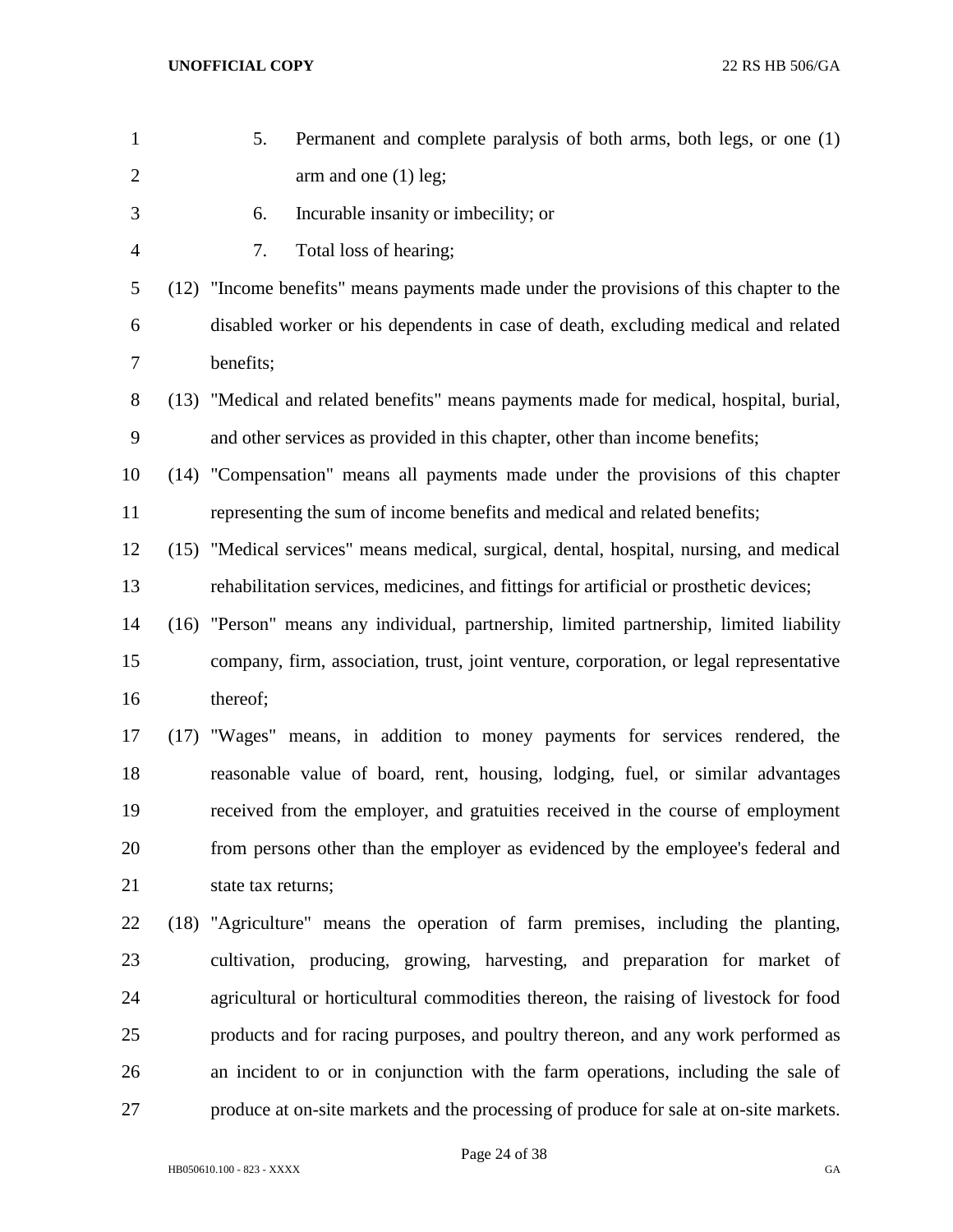- It shall not include the commercial processing, packing, drying, storing, or canning of such commodities for market, or making cheese or butter or other dairy products for market;
- (19) "Beneficiary" means any person who is entitled to income benefits or medical and related benefits under this chapter;
- (20) "United States," when used in a geographic sense, means the several states, the District of Columbia, the Commonwealth of Puerto Rico, the Canal Zone, and the 8 territories of the United States;
- (21) "Alien" means a person who is not a citizen, a national, or a resident of the United States or Canada. Any person not a citizen or national of the United States who relinquishes or is about to relinquish his residence in the United States shall be regarded as an alien;
- (22) "Insurance carrier" means every insurance carrier or insurance company authorized to do business in the Commonwealth writing workers' compensation insurance coverage and includes the Kentucky Employers Mutual Insurance Authority and every self-insured group operating under the provisions of this chapter;
- (23) (a) "Severance or processing of coal" means all activities performed in the Commonwealth at underground, auger, and surface mining sites; all activities performed at tipple or processing plants that clean, break, size, or treat coal; and all activities performed at coal loading facilities for trucks, railroads, and barges. Severance or processing of coal shall not include acts performed by a final consumer if the acts are performed at the site of final consumption.
- (b) "Engaged in severance or processing of coal" shall include all individuals, partnerships, limited partnerships, limited liability companies, corporations, joint ventures, associations, or any other business entity in the Commonwealth which has employees on its payroll who perform any of the acts stated in paragraph (a) of this subsection, regardless of whether the acts are performed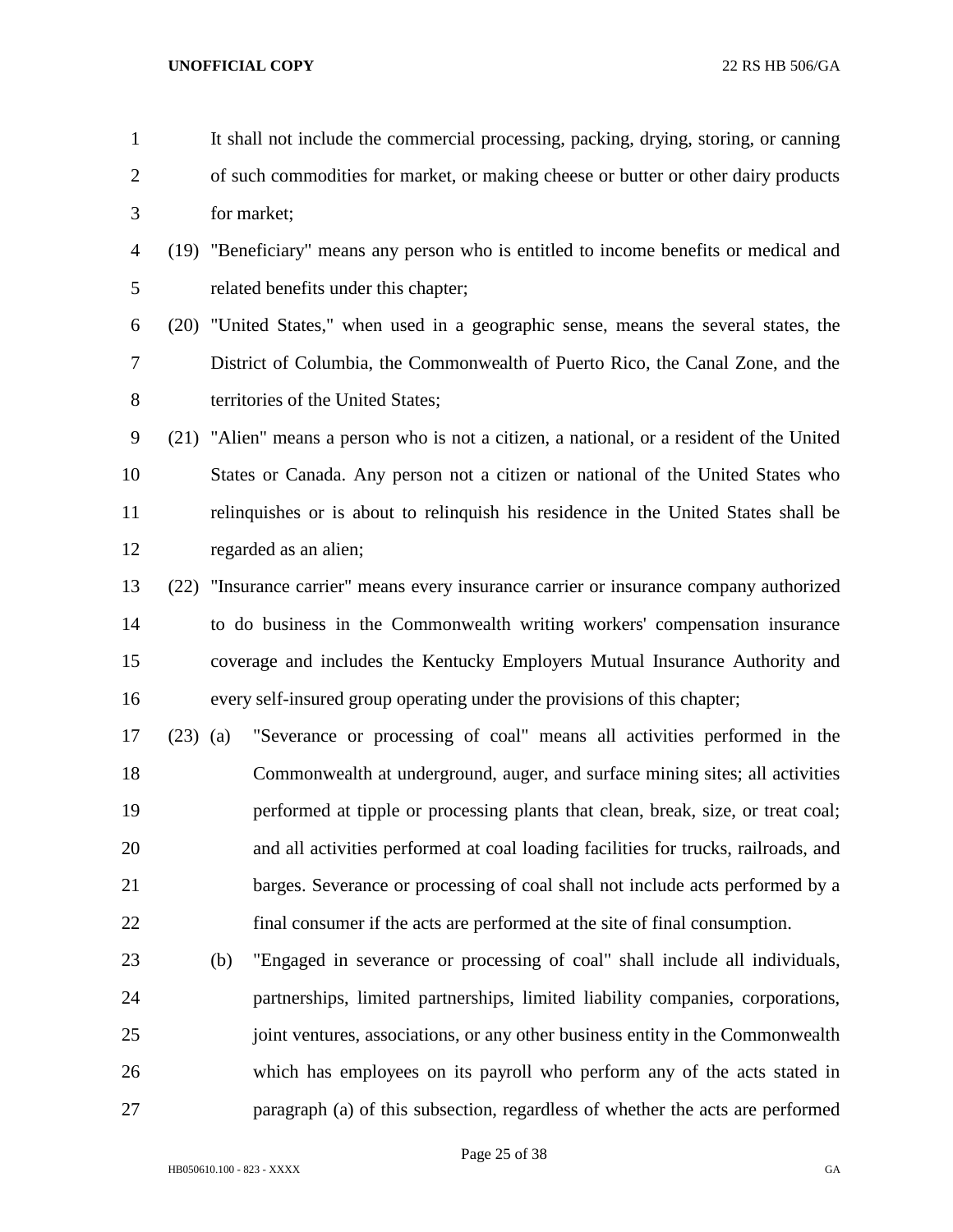as owner of the coal or on a contract or fee basis for the actual owner of the coal. A business entity engaged in the severance or processing of coal, including but not limited to administrative or selling functions, shall be considered wholly engaged in the severance or processing of coal for the purpose of this chapter. However, a business entity which is engaged in a separate business activity not related to coal, for which a separate premium charge is not made, shall be deemed to be engaged in the severance or processing of coal only to the extent that the number of employees engaged in the severance or processing of coal bears to the total number of employees. Any employee who is involved in the business of severing or processing of coal and business activities not related to coal shall be prorated based on the 12 time involved in severance or processing of coal bears to his total time;

 (24) "Premium" for every self-insured group means any and all assessments levied on its members by such group or contributed to it by the members thereof. For special fund assessment purposes, "premium" also includes any and all membership dues, fees, or other payments by members of the group to associations or other entities used for underwriting, claims handling, loss control, premium audit, actuarial, or other services associated with the maintenance or operation of the self-insurance group;

 (25) (a) "Premiums received" for policies effective on or after January 1, 1994, for insurance companies means direct written premiums as reported in the annual statement to the Department of Insurance by insurance companies, except that "premiums received" includes premiums charged off or deferred, and, on insurance policies or other evidence of coverage with provisions for deductibles, the calculated cost for coverage, including experience modification and premium surcharge or discount, prior to any reduction for deductibles. The rates, factors, and methods used to calculate the cost for

Page 26 of 38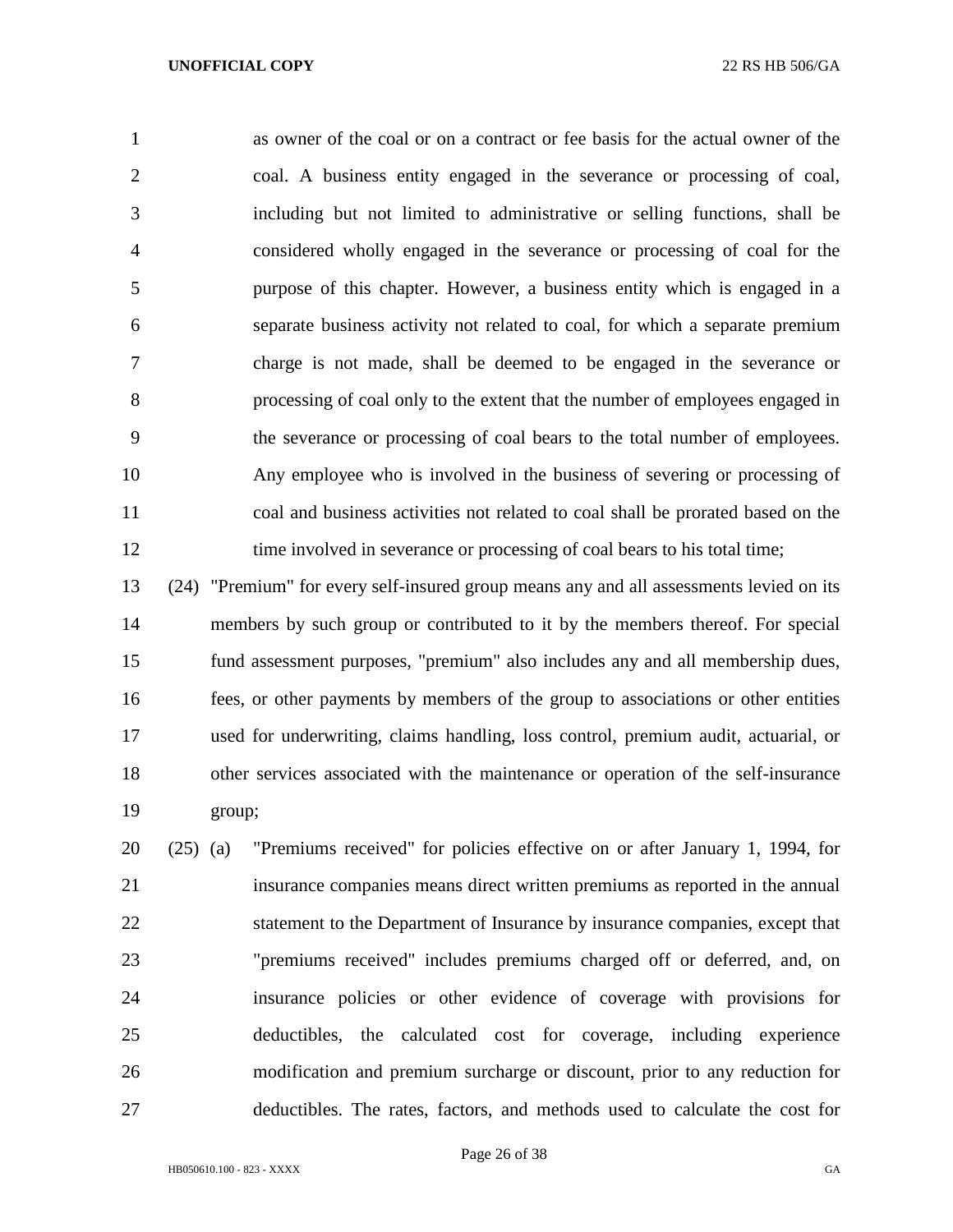coverage under this paragraph for insurance policies or other evidence of coverage with provisions for deductibles shall be the same rates, factors, and methods normally used by the insurance company in Kentucky to calculate the cost for coverage for insurance policies or other evidence of coverage without provisions for deductibles, except that, for insurance policies or other evidence of coverage with provisions for deductibles effective on or after January 1, 1995, the calculated cost for coverage shall not include any schedule rating modification, debits, or credits. For policies with provisions for deductibles with effective dates on or after January 1, 1995, assessments shall be imposed on premiums received as calculated by the deductible program adjustment. The cost for coverage calculated under this paragraph by insurance companies that issue only deductible insurance policies in Kentucky shall be actuarially adequate to cover the entire liability of the employer for compensation under this chapter, including all expenses and allowances normally used to calculate the cost for coverage. For policies with provisions for deductibles with effective dates of May 6, 1993, through December 31, 1993, for which the insurance company did not report premiums and remit special fund assessments based on the calculated cost for coverage prior to the reduction for deductibles, "premiums received" includes the initial premium plus any reimbursements invoiced for losses, expenses, and fees charged under the deductibles. The special fund assessment rates in effect for reimbursements invoiced for losses, expenses, or fees charged under the deductibles shall be those percentages in effect on the effective date of the insurance policy. For policies covering *covered*[leased] employees *having a co-employment relationship with a professional employer organization and a client* as defined in *KRS Chapter 336*[KRS 342.615], "premiums received" means premiums calculated using the experience modification factor of each

Page 27 of 38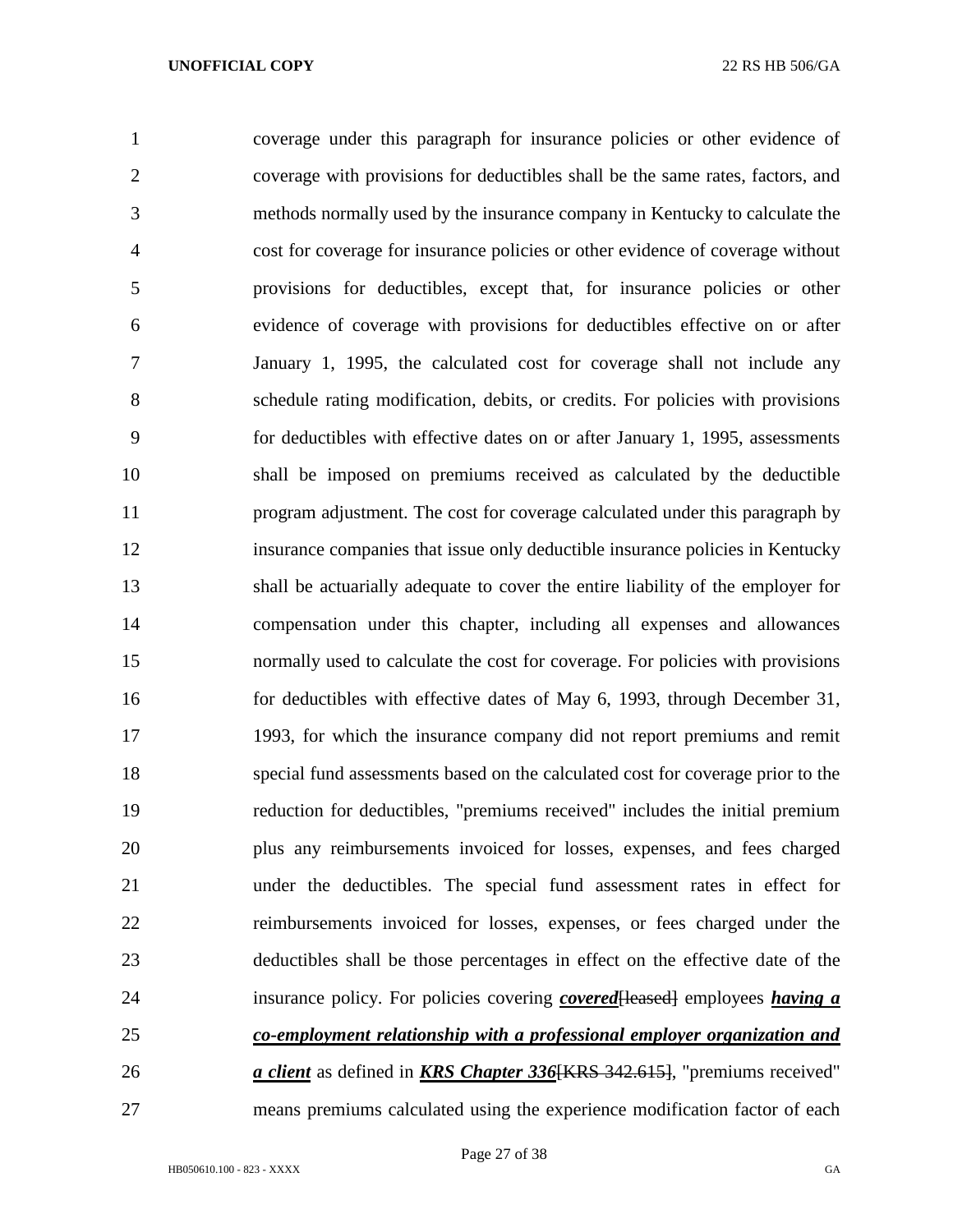- *client*[lessee] as defined in *KRS Chapter 336*[KRS 342.615] for each *covered* [leased] employee for that portion of the payroll pertaining to the *covered*[leased] employee.
- (b) "Direct written premium" for insurance companies means the gross premium written less return premiums and premiums on policies not taken but including policy and membership fees.
- (c) "Premium," for policies effective on or after January 1, 1994, for insurance companies means all consideration, whether designated as premium or otherwise, for workers' compensation insurance paid to an insurance company or its representative, including, on insurance policies with provisions for deductibles, the calculated cost for coverage, including experience modification and premium surcharge or discount, prior to any reduction for deductibles. The rates, factors, and methods used to calculate the cost for coverage under this paragraph for insurance policies or other evidence of coverage with provisions for deductibles shall be the same rates, factors, and methods normally used by the insurance company in Kentucky to calculate the cost for coverage for insurance policies or other evidence of coverage without provisions for deductibles, except that, for insurance policies or other evidence of coverage with provisions for deductibles effective on or after January 1, 1995, the calculated cost for coverage shall not include any schedule rating modifications, debits, or credits. For policies with provisions for deductibles with effective dates on or after January 1, 1995, assessments shall be imposed as calculated by the deductible program adjustment. The cost for coverage calculated under this paragraph by insurance companies that issue only deductible insurance policies in Kentucky shall be actuarially adequate to cover the entire liability of the employer for compensation under 27 this chapter, including all expenses and allowances normally used to calculate

Page 28 of 38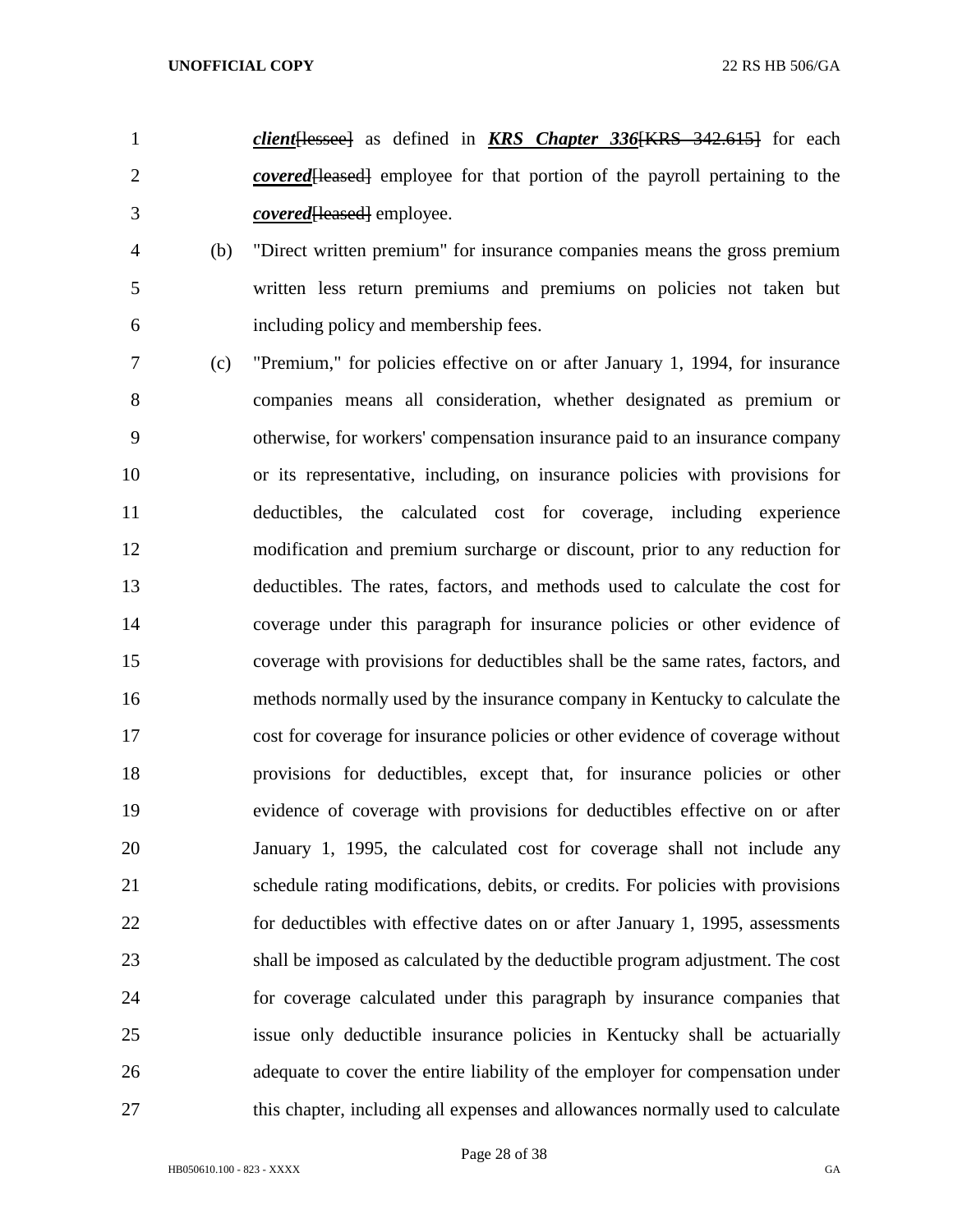the cost for coverage. For policies with provisions for deductibles with effective dates of May 6, 1993, through December 31, 1993, for which the insurance company did not report premiums and remit special fund assessments based on the calculated cost for coverage prior to the reduction for deductibles, "premium" includes the initial consideration plus any reimbursements invoiced for losses, expenses, or fees charged under the deductibles.

- (d) "Return premiums" for insurance companies means amounts returned to insureds due to endorsements, retrospective adjustments, cancellations, dividends, or errors.
- (e) "Deductible program adjustment" means calculating premium and premiums received on a gross basis without regard to the following:
- 13 1. Schedule rating modifications, debits, or credits;
- 2. Deductible credits; or
- 3. Modifications to the cost of coverage from inception through and including any audit that are based on negotiated retrospective rating arrangements, including but not limited to large risk alternative rating 18 options;
- (26) "Insurance policy" for an insurance company or self-insured group means the term of insurance coverage commencing from the date coverage is extended, whether a new policy or a renewal, through its expiration, not to exceed the anniversary date of the renewal for the following year;
- (27) "Self-insurance year" for a self-insured group means the annual period of certification of the group created pursuant to KRS 342.350(4) and 304.50-010;
- (28) "Premium" for each employer carrying his own risk pursuant to KRS 342.340(1) shall be the projected value of the employer's workers' compensation claims for the next calendar year as calculated by the commissioner using generally-accepted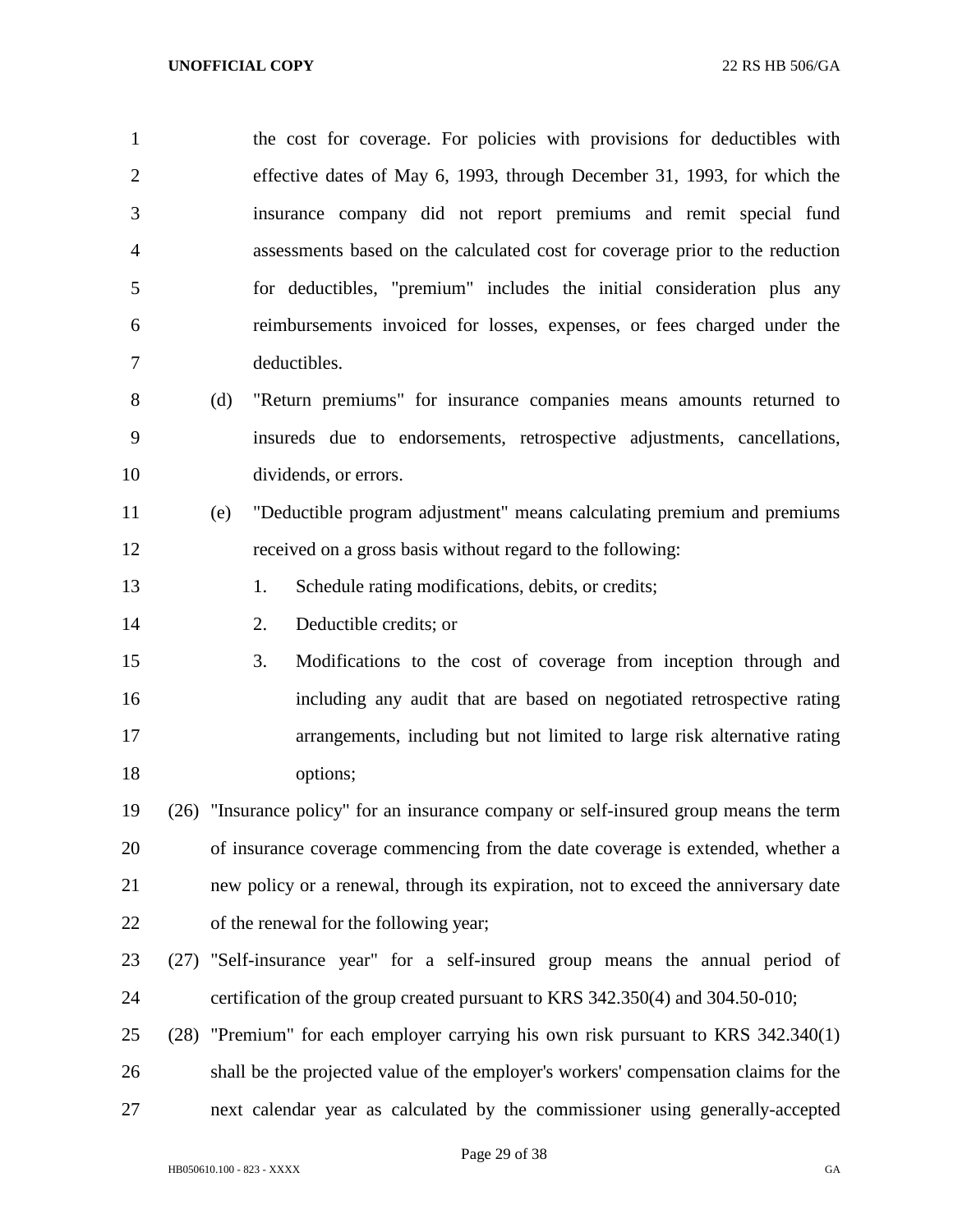actuarial methods as follows:

- (a) The base period shall be the earliest three (3) calendar years of the five (5) calendar years immediately preceding the calendar year for which the calculation is made. The commissioner shall identify each claim of the employer which has an injury date or date of last injurious exposure to the cause of an occupational disease during each one (1) of the three (3) calendar years to be used as the base, and shall assign a value to each claim. The value shall be the total of the indemnity benefits paid to date and projected to be paid, adjusted to current benefit levels, plus the medical benefits paid to date and projected to be paid for the life of the claim, plus the cost of medical and vocational rehabilitation paid to date and projected to be paid. Adjustment to current benefit levels shall be done by multiplying the weekly indemnity benefit for each claim by the number obtained by dividing the statewide average weekly wage which will be in effect for the year for which the premium is being calculated by the statewide average weekly wage in effect during the year in which the injury or date of the last exposure occurred. The total value of the claims using the adjusted weekly benefit shall then be calculated by the commissioner. Values for claims in which awards have been made or settlements reached because of findings of permanent partial or permanent total disability shall be calculated using the mortality and interest discount assumptions used in the latest available statistical plan of the advisory rating organization defined in Subtitle 13 of KRS Chapter 304. The sum of all calculated values shall be computed for all claims in the base period;
- (b) The commissioner shall obtain the annual payroll for each of the three (3) years in the base period for each employer carrying his own risk from records of the department and from the records of the Department of Workforce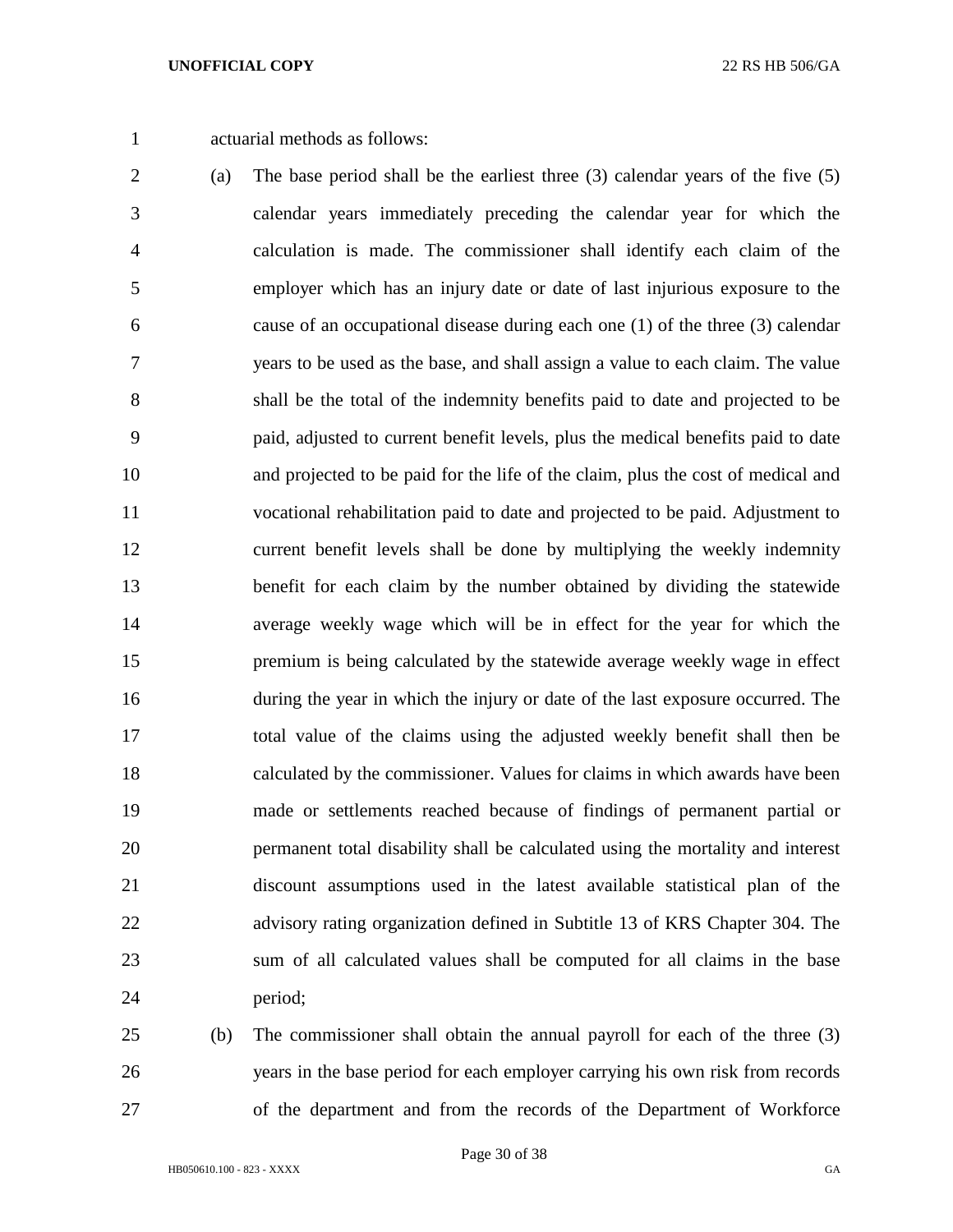Investment, Education and Workforce Development Cabinet. The commissioner shall multiply each of the three (3) years of payroll by the number obtained by dividing the statewide average weekly wage which will be in effect for the year in which the premium is being calculated by the statewide average weekly wage in effect in each of the years of the base period;

 (c) The commissioner shall divide the total of the adjusted claim values for the three (3) year base period by the total adjusted payroll for the same three (3) year period. The value so calculated shall be multiplied by 1.25 and shall then be multiplied by the employer's most recent annualized payroll, calculated using records of the department and the Department of Workforce Investment data which shall be made available for this purpose on a quarterly basis as reported, to obtain the premium for the next calendar year for assessment purposes under KRS 342.122;

 (d) For November 1, 1987, through December 31, 1988, premium for each employer carrying its own risk shall be an amount calculated by the board pursuant to the provisions contained in this subsection and such premium shall be provided to each employer carrying its own risk and to the funding commission on or before January 1, 1988. Thereafter, the calculations set forth in this subsection shall be performed annually, at the time each employer applies or renews its application for certification to carry its own risk for the next twelve (12) month period and submits payroll and other data in support of the application. The employer and the funding commission shall be notified at the time of the certification or recertification of the premium calculated by the commissioner, which shall form the employer's basis for assessments pursuant to KRS 342.122 for the calendar year beginning on January 1 following the date of certification or recertification;

Page 31 of 38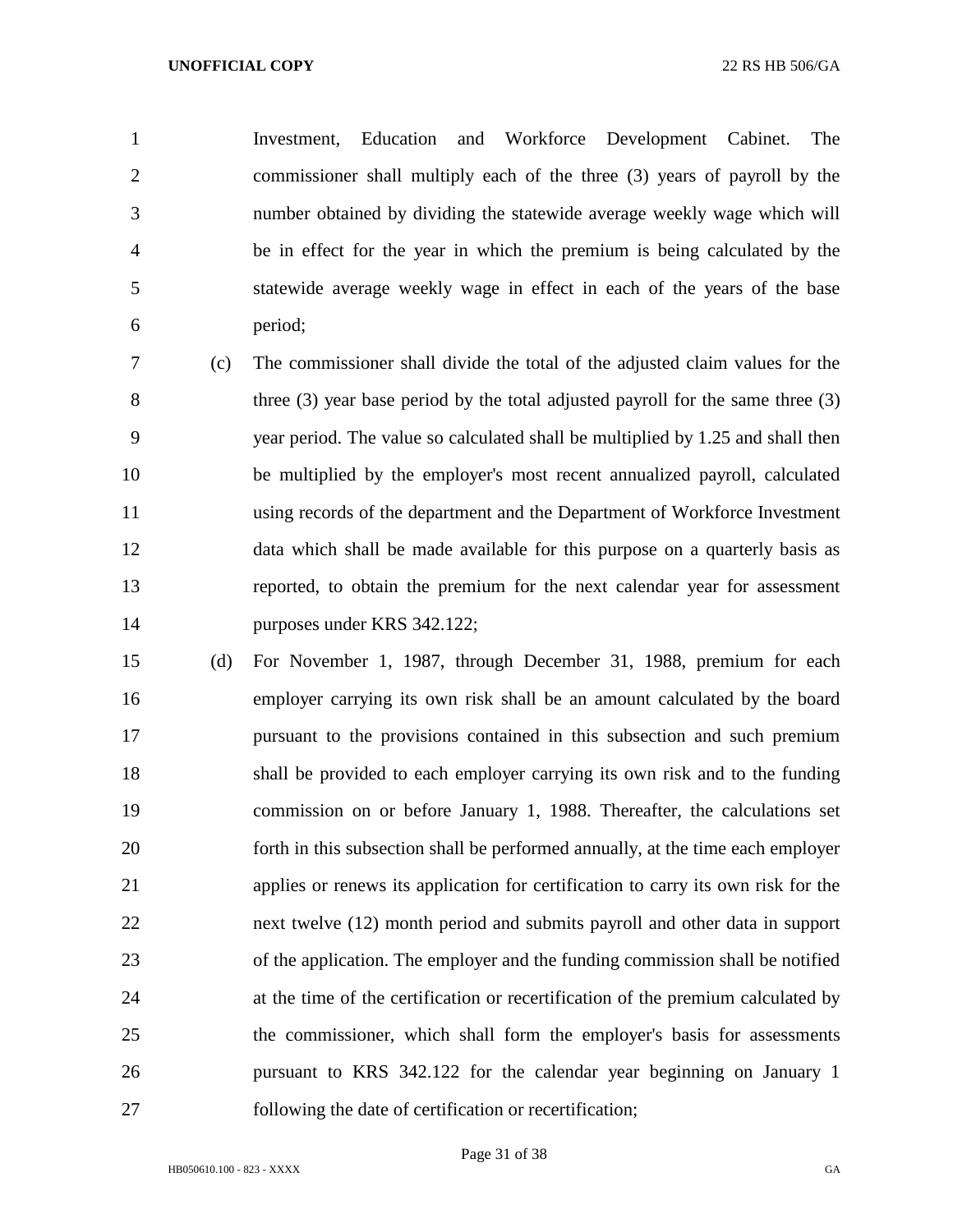| $\mathbf{1}$   | (e) | If an employer having fewer than five (5) years of doing business in this state    |
|----------------|-----|------------------------------------------------------------------------------------|
| 2              |     | applies to carry its own risk and is so certified, its premium for the purposes of |
| 3              |     | KRS 342.122 shall be based on the lesser number of years of experience as          |
| $\overline{4}$ |     | may be available including the two (2) most recent years if necessary to create    |
| 5              |     | a three $(3)$ year base period. If the employer has less than two $(2)$ years of   |
| 6              |     | operation in this state available for the premium calculation, then its premium    |
| $\overline{7}$ |     | shall be the greater of the value obtained by the calculation called for in this   |
| 8              |     | subsection or the amount of security required by the commissioner pursuant to      |
| 9              |     | KRS 342.340(1);                                                                    |
|                |     |                                                                                    |

- (f) If an employer is certified to carry its own risk after having previously insured the risk, its premium shall be calculated using values obtained from claims incurred while insured for as many of the years of the base period as may be necessary to create a full three (3) year base. After the employer is certified to carry its own risk and has paid all amounts due for assessments upon premiums paid while insured, the employer shall be assessed only upon the premium calculated under this subsection;
- (g) "Premium" for each employer defined in KRS 342.630(2) shall be calculated as set forth in this subsection; and
- (h) Notwithstanding any other provision of this subsection, the premium of any employer authorized to carry its own risk for purposes of assessments due under this chapter shall be no less than thirty cents (\$0.30) per one hundred 22 dollars (\$100) of the employer's most recent annualized payroll for employees covered by this chapter;
- (29) "SIC code" as used in this chapter means the Standard Industrial Classification Code contained in the latest edition of the Standard Industrial Classification Manual published by the Federal Office of Management and Budget;
- (30) "Investment interest" means any pecuniary or beneficial interest in a provider of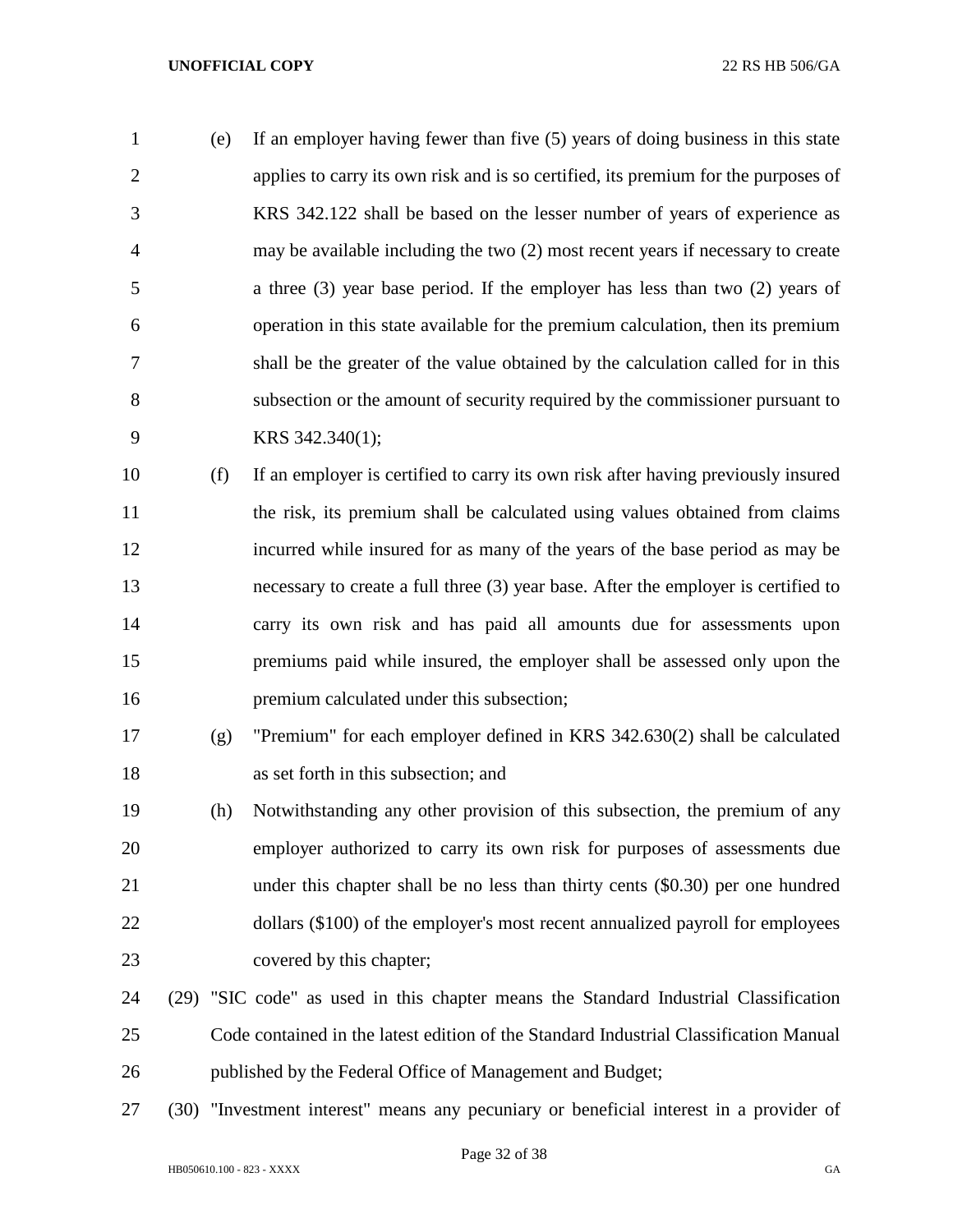| $\mathbf{1}$   |      | medical services or treatment under this chapter, other than a provider in which that   |
|----------------|------|-----------------------------------------------------------------------------------------|
| $\overline{2}$ |      | pecuniary or investment interest is obtained on terms equally available to the public   |
| 3              |      | through trading on a registered national securities exchange, such as the New York      |
| $\overline{4}$ |      | Stock Exchange or the American Stock Exchange, or on the National Association of        |
| 5              |      | Securities Dealers Automated Quotation System;                                          |
| 6              |      | (31) "Managed health care system" means a health care system that employs gatekeeper    |
| $\tau$         |      | providers, performs utilization review, and does medical bill audits;                   |
| 8              | (32) | "Physician" means physicians and surgeons, psychologists, optometrists, dentists,       |
| 9              |      | podiatrists, and osteopathic and chiropractic practitioners acting within the scope of  |
| 10             |      | their license issued by the Commonwealth;                                               |
| 11             |      | (33) "Objective medical findings" means information gained through direct observation   |
| 12             |      | and testing of the patient applying objective or standardized methods;                  |
| 13             |      | (34) "Work" means providing services to another in return for remuneration on a regular |
| 14             |      | and sustained basis in a competitive economy;                                           |
| 15             |      | (35) "Permanent impairment rating" means percentage of whole body impairment caused     |
| 16             |      | by the injury or occupational disease as determined by the "Guides to the Evaluation"   |
| 17             |      | of Permanent Impairment";                                                               |
| 18             |      | (36) "Permanent disability rating" means the permanent impairment rating selected by an |
| 19             |      | administrative law judge times the factor set forth in the table that appears at KRS    |
| 20             |      | $342.730(1)(b)$ ; and                                                                   |
| 21             | (37) | "Guides to the Evaluation of Permanent Impairment" means, except as provided in         |
| 22             |      | KRS 342.262:                                                                            |
| 23             |      | The fifth edition published by the American Medical Association; and<br>(a)             |
| 24             |      | For psychological impairments, Chapter 12 of the second edition published by<br>(b)     |
| 25             |      | the American Medical Association.                                                       |
| 26             |      | Section 13. KRS 342.990 is amended to read as follows:                                  |
| 27             | (1)  | The commissioner shall initiate enforcement of civil and criminal penalties imposed     |

Page 33 of 38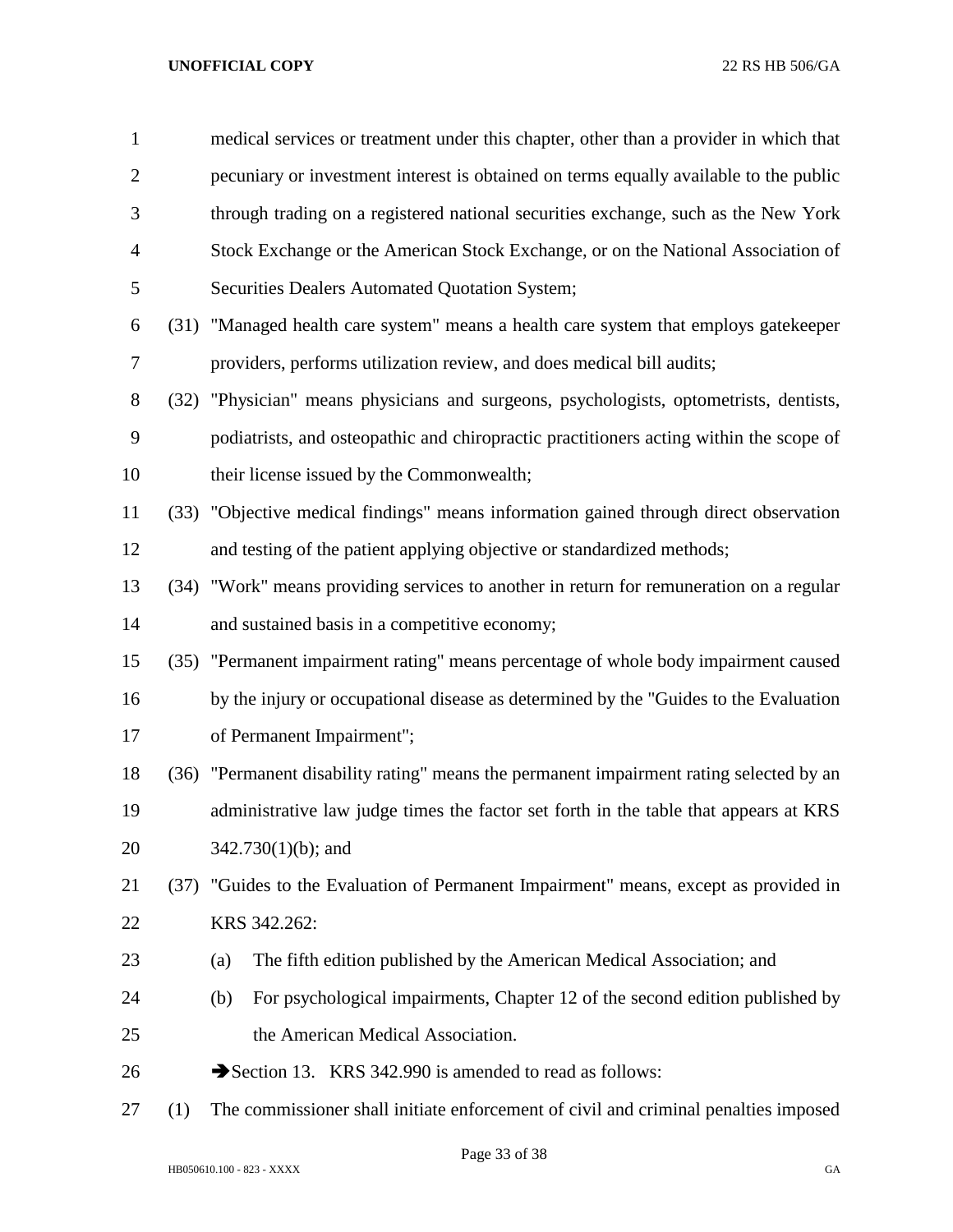(2) When the commissioner receives information that he or she deems sufficient to determine that a violation of this chapter has occurred, he or she shall seek civil penalties pursuant to subsections (3) to (7) of this section, criminal penalties pursuant to subsections (8) and (9) of this section, or both.

 (3) The commissioner shall initiate enforcement of a civil penalty by simultaneously citing the appropriate party for the offense and stating the civil penalty to be paid.

 (4) If, within fifteen (15) working days from the receipt of the citation, a cited party fails to notify the commissioner that he or she intends to contest the citation, then the citation shall be deemed final.

 (5) If a cited party notifies the commissioner that he or she intends to challenge a citation issued under this section, the commissioner shall cause the matter to be heard as soon as practicable by an administrative law judge and in accordance with 14 the provisions of KRS Chapter 13B. The burden of proof shall be upon the attorney representing the commissioner to prove the offense stated in the citation by a preponderance of the evidence. The parties shall stipulate to uncontested facts and issues prior to the hearing before the administrative law judge. The administrative law judge shall issue a ruling within sixty (60) days following the hearing.

 (6) A party may appeal the ruling of the administrative law judge to the Franklin Circuit Court in conformity with KRS 13B.140.

 (7) The following civil penalties shall be applicable for violations of particular provisions of this chapter:

- (a) Any employer, insurer, or payment obligor subject to this chapter who fails to make a report required by KRS 342.038 within fifteen (15) days from the date it was due, shall be fined not less than one hundred dollars (\$100) nor more 26 than one thousand dollars (\$1,000) for each offense;
- 

(b) Any employer, insurer, or payment obligor acting on behalf of an employer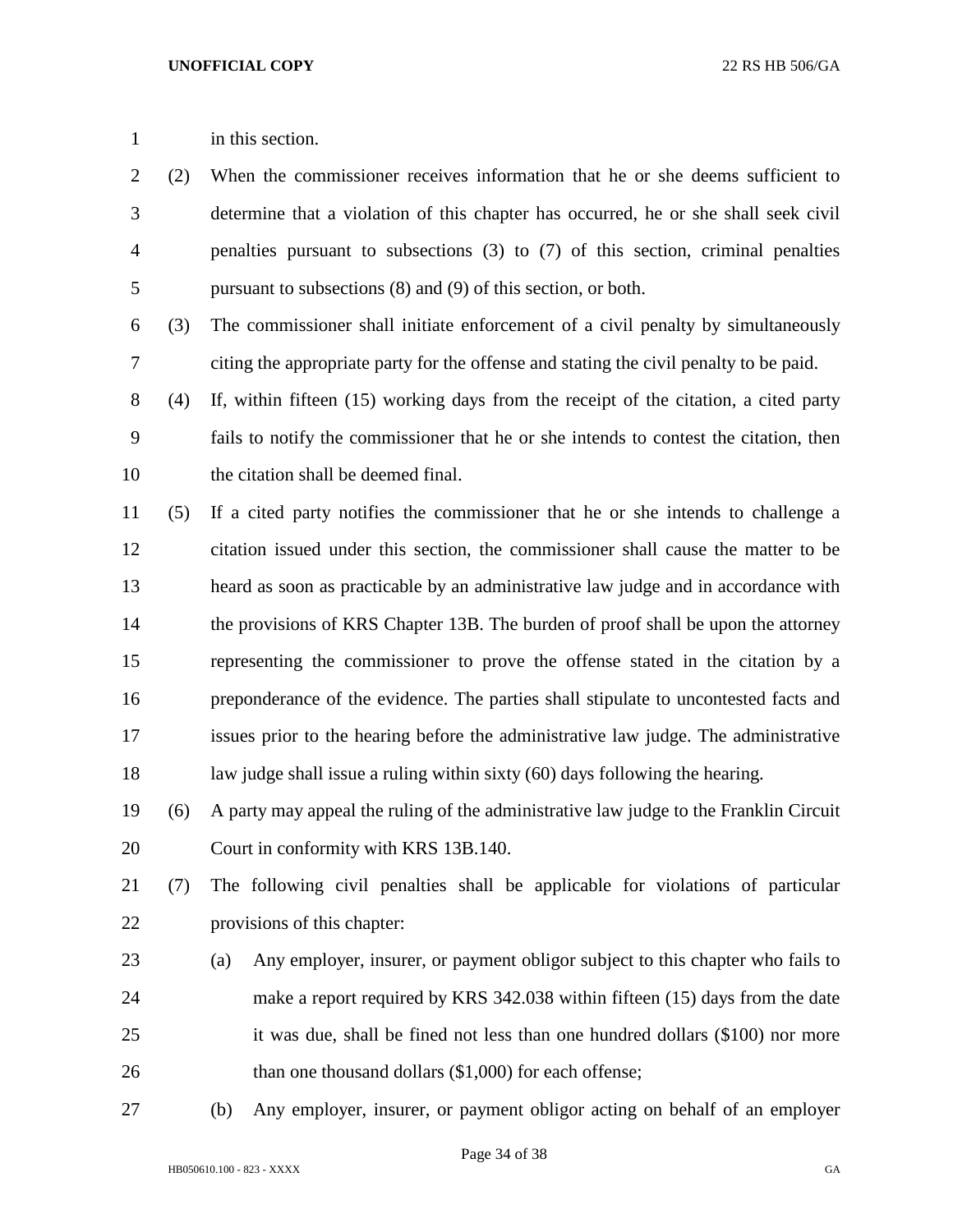who fails to make timely payment of a statement for services under KRS 342.020(4) without having reasonable grounds to delay payment may be fined not less than one hundred dollars (\$100) nor more than one thousand dollars (\$1,000) for each offense;

 (c) Any person who violates KRS 342.020(12), 342.035(2), 342.040, 342.340, 342.400, 342.420, or 342.630 shall be fined not less than one hundred dollars (\$100) nor more than one thousand dollars (\$1,000) for each offense. With respect to employers who fail to maintain workers' compensation insurance coverage on their employees, each employee of the employer and each day of violation shall constitute a separate offense. With respect to KRS 342.040, any employer's insurance carrier or other party responsible for the payment of workers' compensation benefits shall be fined for failure to notify the commissioner of a failure to make payments when due if a report indicating the reason payment of income benefits did not commence within twenty-one (21) days of the date the employer was notified of an alleged work-related injury or disease is not filed with the commissioner within twenty-one (21) days of the date the employer received notice, and if the employee has not returned to work within that period of time. The date of notice indicated in the report filed with the department pursuant to KRS 342.038(1), shall raise a rebuttable presumption of the date on which the employer received notice;

 (d) Any person who violates any of the provisions of KRS 342.165(2), 342.335, 342.395, 342.460, 342.465, or 342.470 shall be fined not less than two hundred dollars (\$200) nor more than two thousand dollars (\$2,000) for each offense. With respect to KRS 342.395, each required notice of rejection form executed by an employee or potential employee of an employer shall constitute a separate offense;

(e) Any person who fails to comply with the data reporting provisions of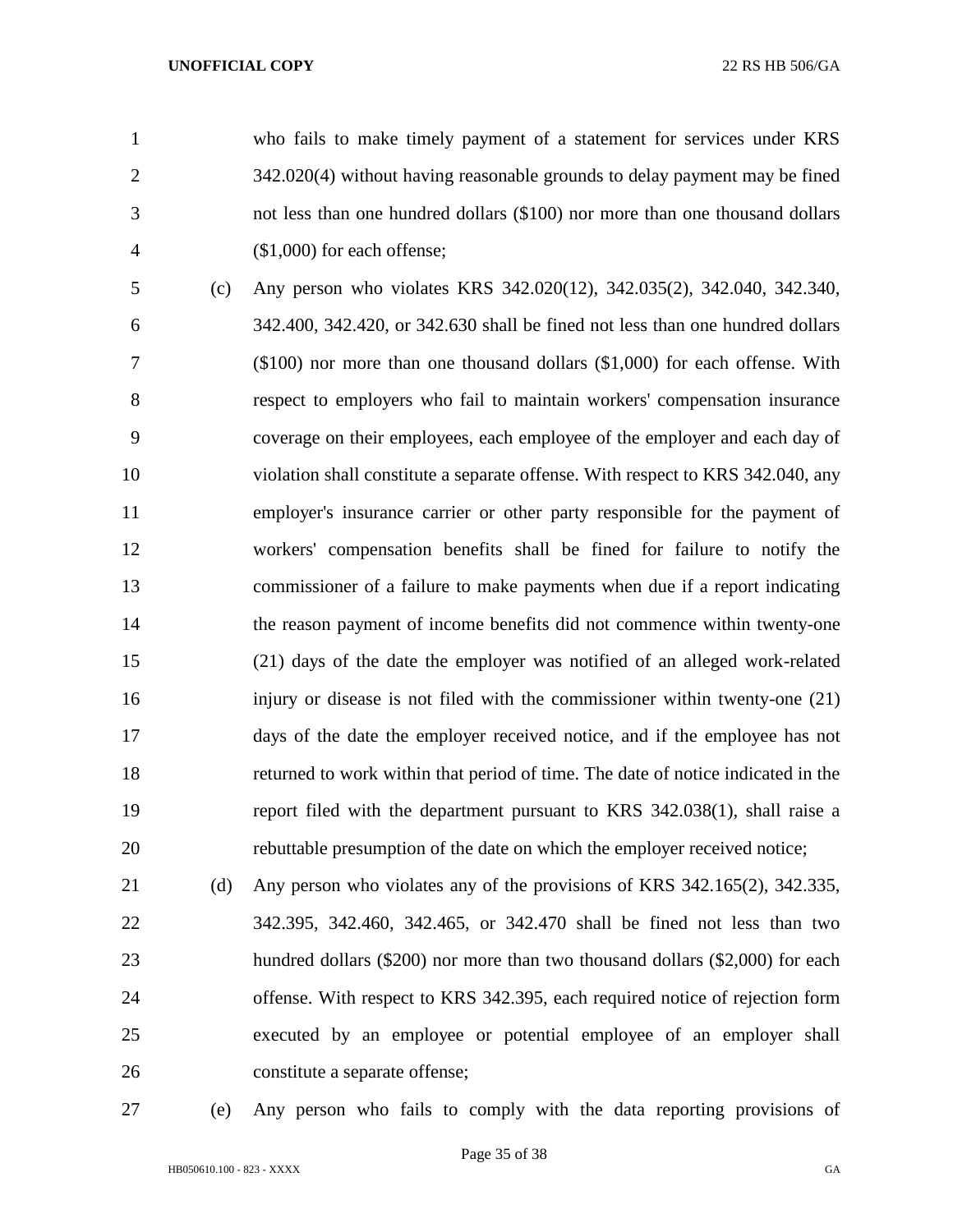administrative regulations promulgated by the commissioner pursuant to KRS 342.039, or with utilization review and medical bill audit administrative regulations promulgated pursuant to KRS 342.035(5), shall be fined not less than one hundred dollars (\$100) nor more than one thousand dollars (\$1,000) for each violation;

- (f) Except as provided in paragraph (g) of this subsection, a person who violates any of the provisions of KRS 342.335(1) or (2) where the claim, compensation, benefit, or money referred to in KRS 342.335(1) or (2) is less than or equal to three hundred dollars (\$300) shall be fined per occurrence not more than one thousand dollars (\$1,000) per individual nor five thousand dollars (\$5,000) per corporation, or twice the amount of gain received as a result of the violation, whichever is greater;
- (g) Any person who violates any of the provisions of KRS 342.335(1) or (2) where the claim, compensation, benefit, or money referred to in KRS 342.335(1) or (2) exceeds three hundred dollars (\$300) shall be fined per occurrence not more than five thousand dollars (\$5,000) per individual nor ten thousand dollars (\$10,000) per corporation, or twice the amount of gain received as a result of the violation, whichever is greater;
- (h) Any person who violates the employee leasing provision of this chapter shall be fined not less than five hundred dollars (\$500) nor more than five thousand 21 dollars (\$5,000) for each violation;
- (i) Any violation of the provisions of this chapter relating to self-insureds shall constitute grounds for decertification of such self-insured, a fine of not less than five hundred dollars (\$500) nor more than five thousand dollars (\$5,000) per occurrence, or both; and
- (j) Actions to collect the civil penalties imposed under this subsection shall be instituted in the Franklin District Court and the Franklin Circuit Court.

Page 36 of 38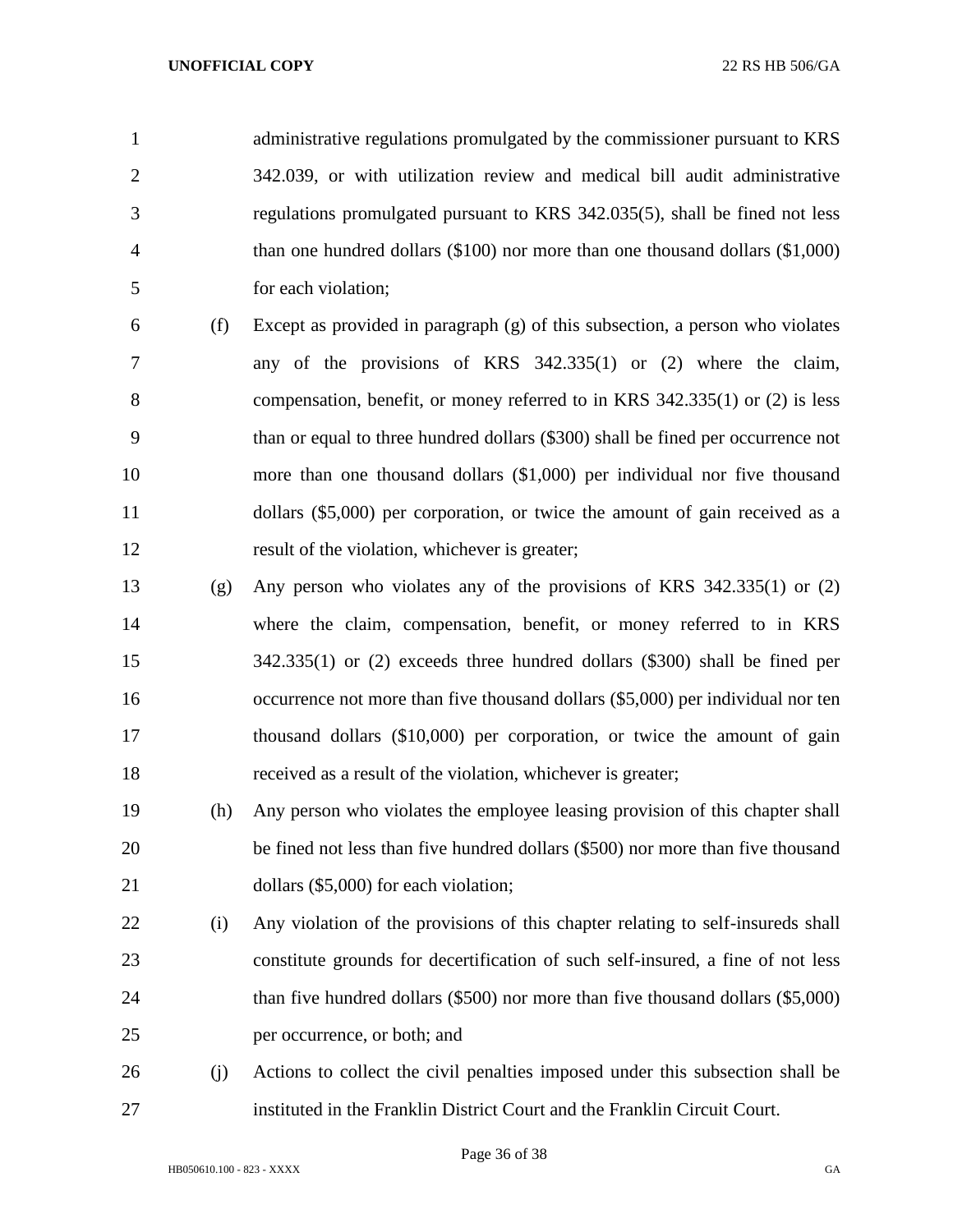(8) The commissioner shall initiate enforcement of a criminal penalty by causing a complaint to be filed with the appropriate local prosecutor. If the prosecutor fails to act on the violation within twenty (20) days following the filing of the complaint, the commissioner shall certify the inaction by the local prosecutor to the Attorney General who shall initiate proceedings to prosecute the violation. The provisions of KRS 15.715 shall not apply to this section.

- (9) The following criminal penalties shall be applicable for violations of particular provisions of this chapter:
- (a) Any person who violates KRS 342.020(12), 342.035(2), 342.040, 342.400, 342.420, or 342.630, shall, for each offense, be fined not less than one hundred dollars (\$100) nor more than one thousand dollars (\$1,000), or imprisoned for not less than thirty (30) days nor more than one hundred eighty 13 (180) days, or both;
- (b) Any person who violates any of the provisions of KRS 342.165(2), 342.335, 342.460, 342.465, or 342.470 shall, for each offense, be fined not less than two hundred dollars (\$200) nor more than two thousand dollars (\$2,000), or imprisoned for not less than thirty (30) days nor more than one hundred and eighty (180) days, or both; *and*
- (c) [Any corporation, partnership, sole proprietorship, or other form of business 20 entity and any officer, general partner, agent, or representative of the foregoing who knowingly utilizes or participates in any employee leasing arrangement or mechanism as defined in KRS 342.615 for the purpose of depriving one (1) or more insurers of premium otherwise properly payable or for the purpose of depriving the Commonwealth of any tax or assessment due and owing and based upon said premium shall upon conviction thereof be subject to a fine of not less than five hundred dollars (\$500) nor more than five thousand dollars (\$5,000), or imprisonment for not more than one